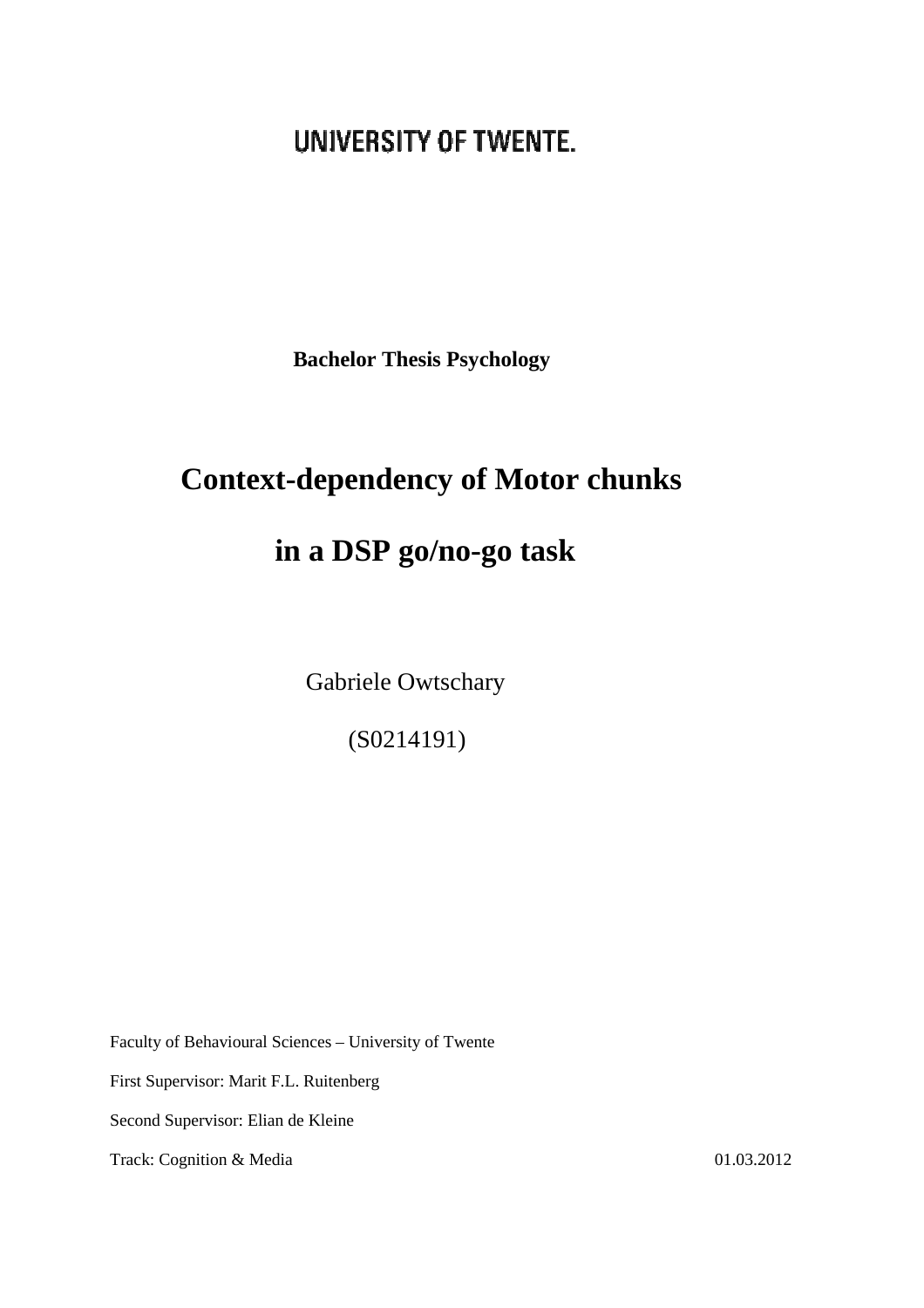# **Table of Content**

| <b>ABSTRACT</b>                               | $\mathbf{1}$   |
|-----------------------------------------------|----------------|
| 1 INTRODUCTION                                | $\overline{2}$ |
| 1.1 Context-dependent learning                | $\overline{2}$ |
| 1.2 Motor learning and chunking               | 4              |
| 1.3 The present study                         | 6              |
| 2 METHOD                                      | 9              |
| 2.1 Subjects                                  | 9              |
| 2.2 Apparatus                                 | 9              |
| 2.3 Task                                      | 9              |
| 2.4 Procedure                                 | 11             |
| <b>3 RESULTS</b>                              | 13             |
| 3.1 Practice Phase                            | 13             |
| 3.2 Erroneous Responses during Practice Phase | 14             |
| 3.3 Test Phase                                | 15             |
| 3.4 Erroneous Responses during Test Phase     | 17             |
| 3.5 Questionnaire                             | 19             |
| <b>4 DISCUSSION</b>                           | 21             |
| <b>REFERENCES</b>                             | 25             |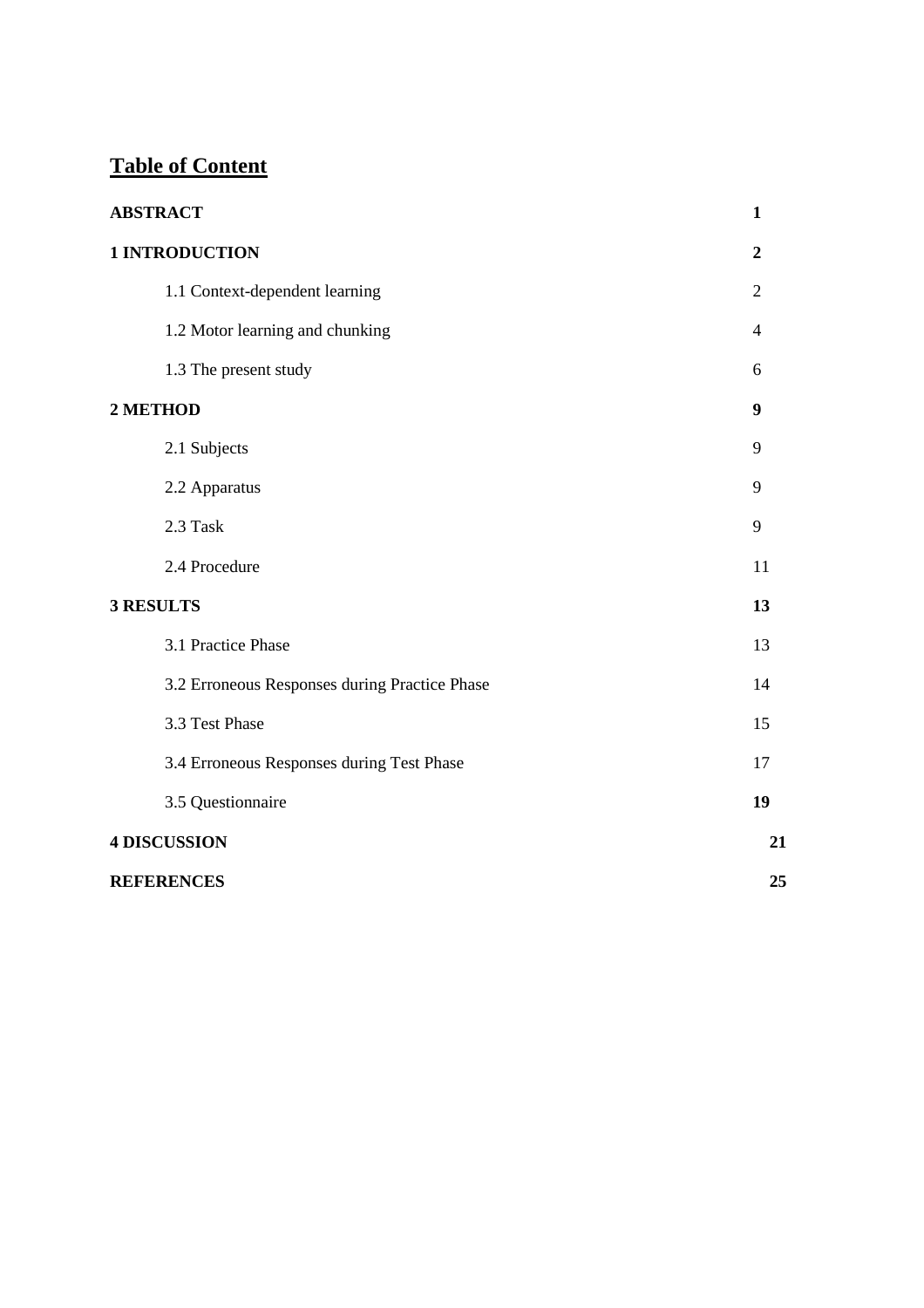# **Abstract**

 Numerous studies have shown that performance is enhanced when the retrieval context matches the original context, initially studied in the verbal memory domain and broadened into the domain of motor skill learning. The present study was designed to address the role of practice concerning context-dependence of motor chunks in the DSP go/no-go task. The results showed that practice did not affect the sensitivity of contextual-dependencies; the groups with limited practice as well as extended practice did not rely on context features during performance. It is proposed that after extensive practice motor chunks develop triggered by the first presented stimulus. The limited practice group had sufficient training for the formation of motor chunks. Moreover, the study examined the impact of context-dependencies during the presentation of differently structured sequences (two different chunks vs. one repeated chunk). When participants had to reproduce a second different chunk context dependencies emerged which facilitated the retrieval of a representation. Based on the findings it can be assumed that the demands of the cognitive processor, which is responsible for loading and searching of motor chunks, is too high when confronted with a sequence made up of two different chunks. Therefore contextual features support the access of a chunk. It is only successful when the context in which motor chunks have to be retrieved is the same as during acquisition otherwise a motor chunk is not completely activated.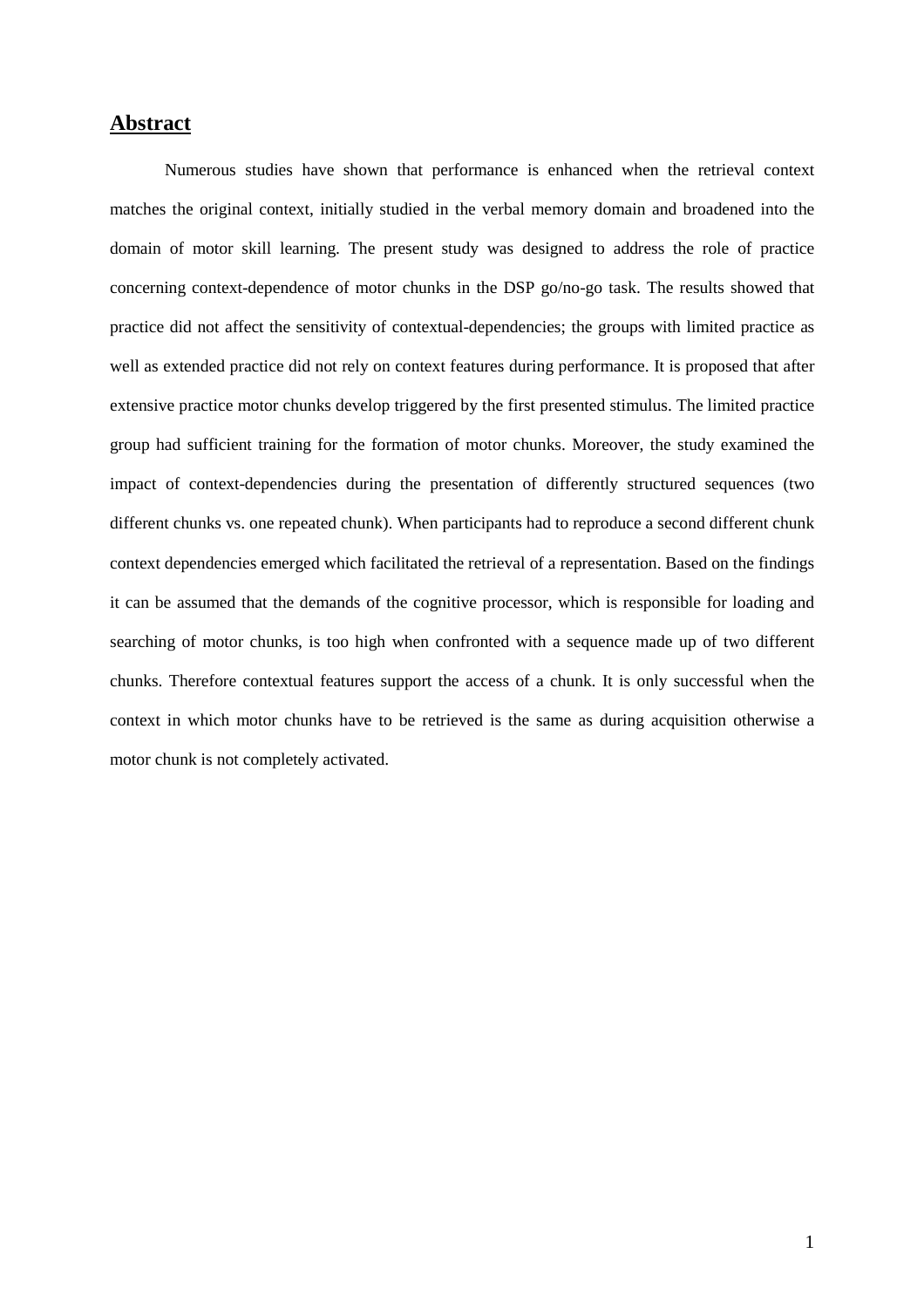## **1. Introduction**

The term "home court advantage" in for example a basketball match or a football match refers to the observation that a player's performance is often better when the match takes place on his own team's playing field than on the field of the opposing team (e.g., Schwartz & Barsky, 1977). The impairment in performance can be explained by the environment which is associated with the learned skills during training. This example is an illustration for contextual dependencies which develop during motor skill learning. The term context-dependency effect means that there is a better performance when the testing environment is similar to the original environment compared to when the environment is very different (e.g., Wright & Shea, 1991). The present study examines the role of contextual dependencies during motor skill acquisition in regard to the amount of practice. It specifically focuses on the context-dependence of motor chunks. Below the existing literature on context-dependent learning will be first discussed and the notion of motor chunks will then be explained.

#### **1.1 Context-dependent learning**

The idea that a situation in which the retrieval environment matches the original environment simplifies memory processes, is indicated in the concepts of context-dependent learning (e.g., Wright & Shea, 1991), procedural reinstatement (e.g., Healy, Wohlmann, Parker, & Bournem, 2005) and specificity of learning (e.g., Healy et al., 2005). The basic premise of context-dependent learning is that performance is enhanced when information available during training is also available during retrieval. More specifically, stored information is linked to the environment in which it was acquired. Therefore, the environment can serve as a cue for accessing learned material.

Numerous studies have demonstrated that the learning of information can be context-dependent (e.g. Eich, 1980; Godden & Baddeley, 1975). Initially, most of the experiments regarding the contextdependency effect were conducted in the verbal memory domain. A famous experiment was conducted by Godden and Baddeley (1975), in which participants had to learn lists of words. The word lists were transmitted through an ear piece and had been learned on dry land and underwater, followed by a recall test. The participants' performance was better in the condition in which the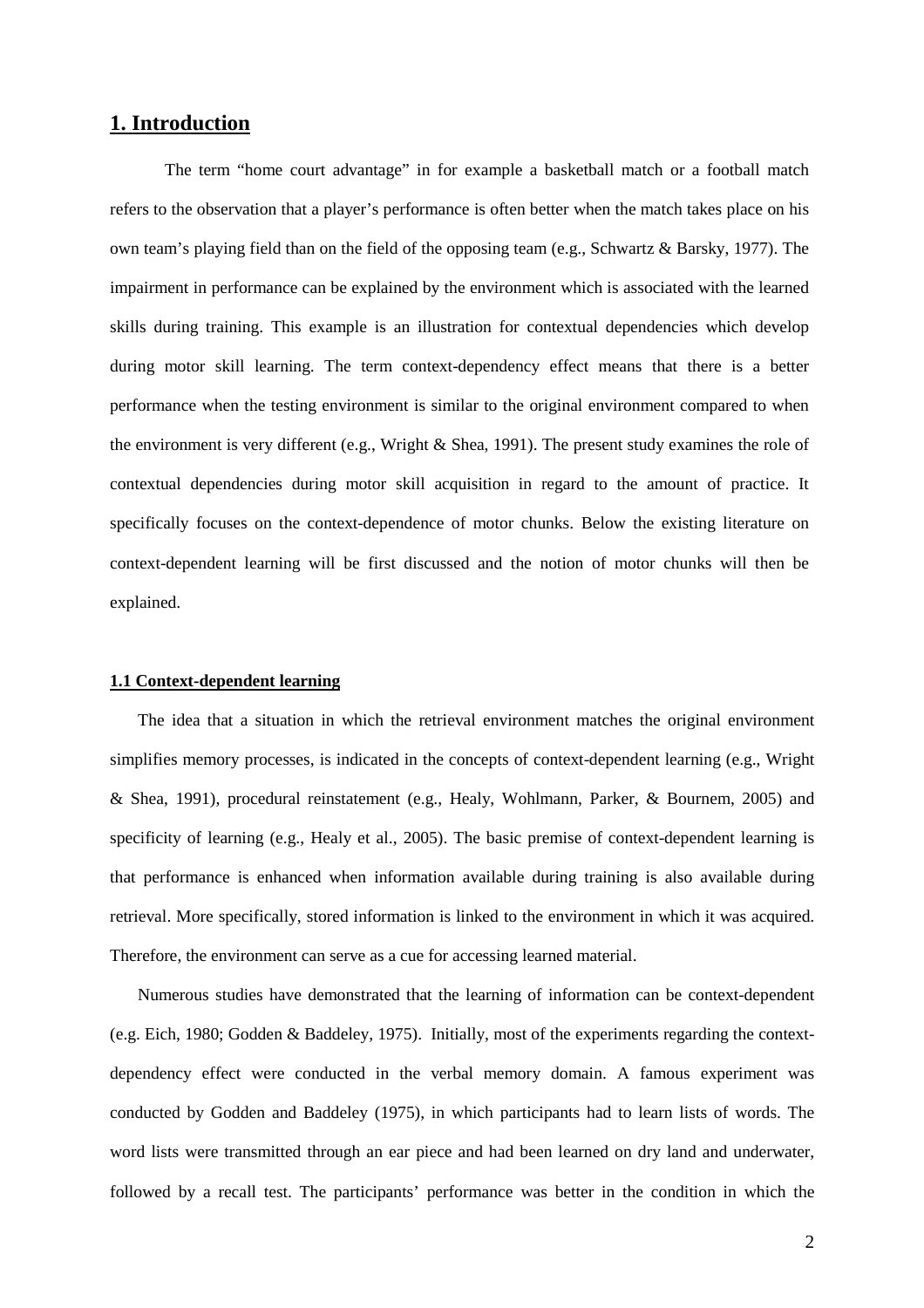environment was the same in the learning phase as in the recall phase. There was no difference in performance whether participants learned underwater, or on dry land. Eich (1980) and Smith (1988) explained that the context-effect is a result of encoding. The environment is memorized as a part of the whole memory trace. By encoding, the environment can serve as a cue for recalling information from the memory trace. Tulving and Thomson (1973) implied within the encoding specificity that if information available at encoding is also accessible at retrieval facilitates memory.

In more recent years, other researchers have extended contextual dependencies to the domain of perceptual motor learning (e.g., Anderson et al., 1998; Wright & Shea, 1991). Wright and Shea addressed the question how contextual manipulations affect motor-skill performance. For this purpose, Wright and Shea trained their subjects on three 4-key sequences in which context stimuli were manipulated. They categorized environmental stimuli into intentional and incidental stimuli. Intentional stimuli were defined as those that are essential to task acquisition, whereas incidental stimuli are irrelevant for performance but can be associated with the task. In this study, the researchers focused primarily on the effect of incidental stimuli which shaped the context. Intentional stimuli were represented as numbers and horizontal positions on a display, which indicated the sequences participants had to perform. In contrast, to manipulate incidental stimuli, each sequence was paired with a combination of a particular display colour, a specific tone, a certain vertical position on a screen, and a particular placeholder shape. After participants had learned the key sequences, they had to reproduce them. The reproducing was accomplished either in the same or in a different context. When pairing of intentional and incidental stimuli was changed, the participant's performance was impaired: the percentage of erroneous responses increased compared to the condition in which the relation between incidental and intentional stimuli remained constant. These results gave evidence that contextual dependencies also develop in the motor domain; hence the learning of motor skills is context dependent.

Anderson, Wright and Immink (1998) conducted a follow up experiment in which the conditions were similar to that in Wright and Shea`s (1991). They broadened their experiment focusing not only on erroneous responses, but also on reaction time, due to the fact that reaction time is more sensitive to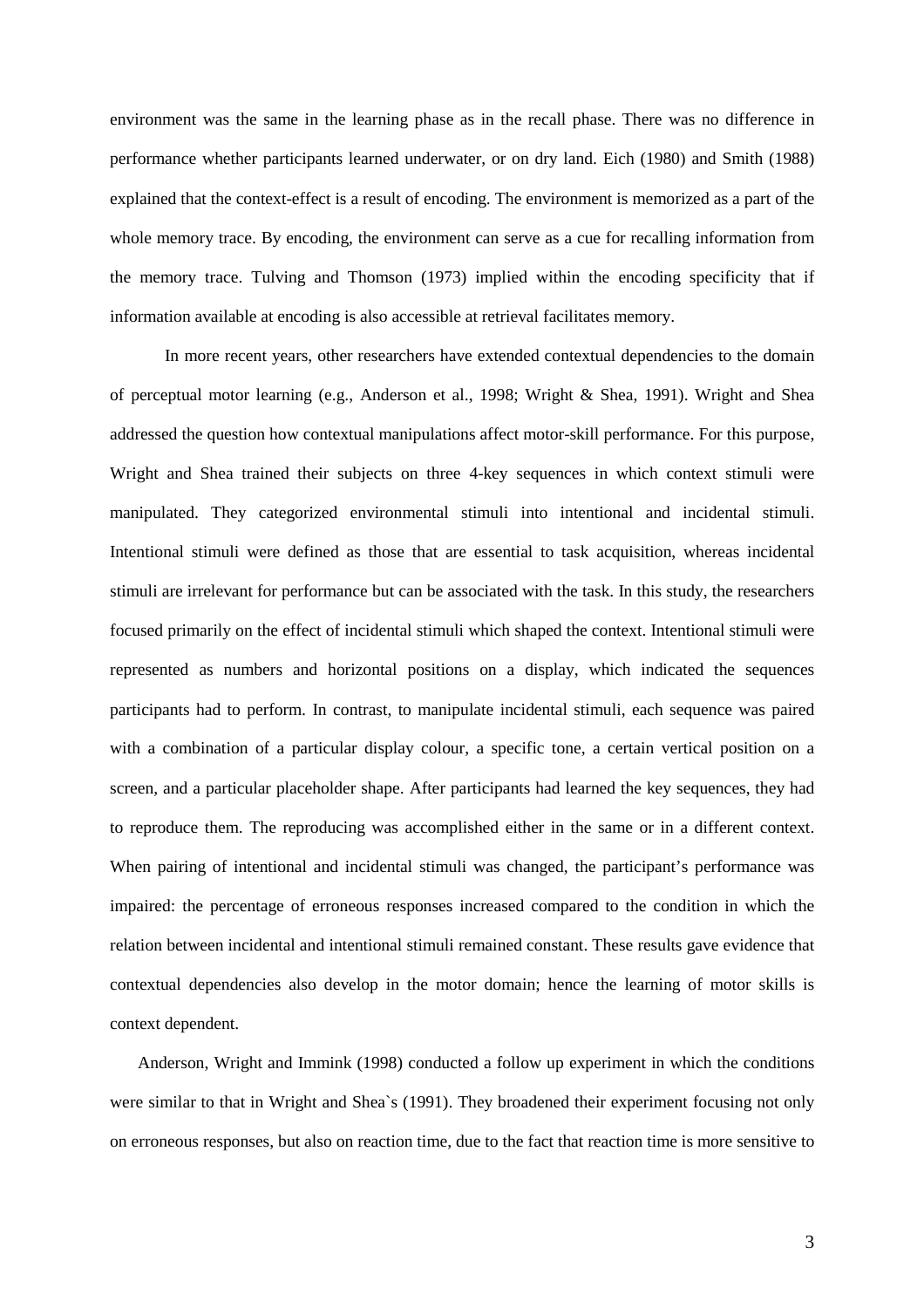performance differences. The results showed that although performance is dependent on context reaction time as well as erroneous responses prove evident.

#### **1.2 Motor learning and chunking**

In every day life we are flooded with a lot of information from our environment. The capacity of our memory is limited and therefore the question arises how the information is dealt with. In order to find out, how our memory copes with this huge amount of information Miller (1956) introduced the idea of chunking. He explains that cognitive demands decrease, when stored information is structured more effectively. This means that instead of storing each element separately single parts are connected to one larger unit. This splicing of information is called chunking. Imagine you have to memorize a telephone number like for instance 2-1-5-6-4-3. Remembering each and every one of the six digits separately is harder than remembering a sequence of only three pairs of digits like 21-56-43. Chunking also was detected during motor learning (e.g. Verwey, 1999).

The discrete sequential production (DSP) task (Verwey, 1999) has proven an appropriate testing method for finding evidence of the emerging of chunks during motor skill learning. A decisive attribute of DSP is that motor sequences that have to be acquired are relatively short. In this case, participants had to learn two to six stimuli presented in a determined order. The stimuli consisted of four horizontally aligned placeholders. The task was to press a certain key on the keyboard after the corresponding placeholder had lit up on the screen. Learning of motor movement is comparable to learning of telephone numbers. Similar to the learning of a telephone number the separate elements – positions of keys on the number pad or keyboard- of a sequence are associated to each other. An interconnected structure called motor chunk emerges. Motor chunks are selected and executed as a single response to a stimuli or cue (Abrahamse, Verwey, & Jiménez, 2009).

During DSP tasks it can be observed that performance enhances due to practice. At the beginning of motor skill acquisition, participant's performance is very slow, because each separate sequence is executed individually. After extensive practice, participants execute the entire sequence in response to the first stimulus. Subsequent stimuli are then no longer required. The first given stimulus serves as a cue for processing the whole chunk. Through this process automation is attained (Verwey, 1999).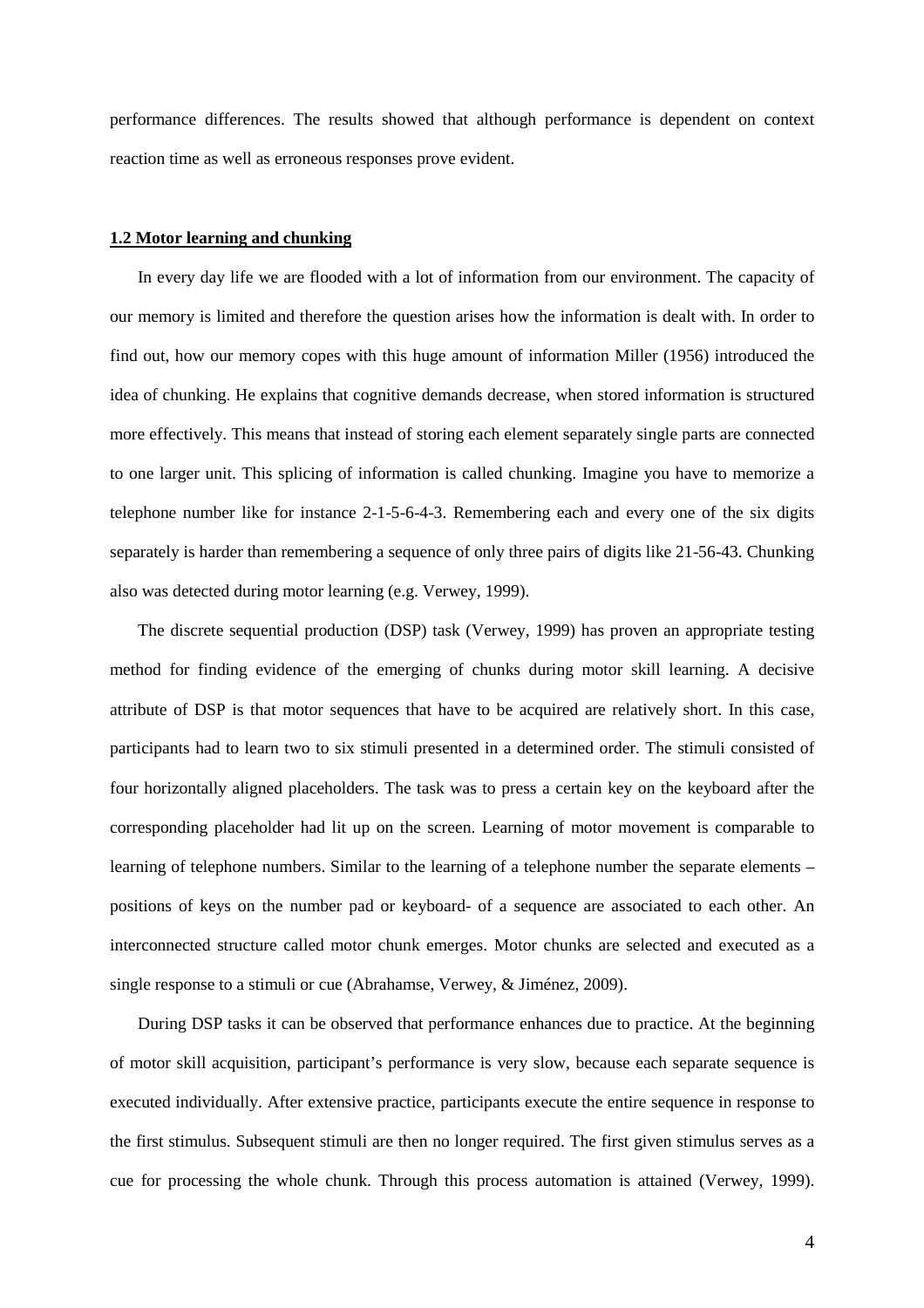Wright and Shea (1991) came up with the idea that contextual dependencies become unnecessary with increased amount of practice. Hikosaka et al. (1999) supports this idea by proposing that dependency on context diminishes with increasing practice due to shifting from visual-spatial coordinates as trigger, to motor-based initiation. With increasing amount of practice motor sequences are executed automatically to the extent that they do not need much attention on contextual features.

Ruitenberg et al. (under revision) examined the impact of practice on modulation of contextual dependencies. For this purpose participants had to learn on a DSP go/no-go task. This task serves as a qualified method for measuring the effect of practice on contextual dependencies. The DSP go/no-go task is similar to the DSP task except for stimuli being presented as a whole sequence instead of separately (see below for description of task). The results showed that participants with less practice performed worse when the sequences were shown in a colour they were not used to during skill acquisition. Participants with extensive practice showed no difference in performance with these switched colours. This study shows that contextual dependencies only emerge if motor sequences have not yet been automated.

Verwey (1996; 2001) proposed the idea of a dual processor, which contributes to motor sequence learning and explains how movement sequences are produced. The dual processor theory consists of two components: the cognitive processor and the motor processor. The cognitive processor selects motor chunks and plans executions while loading the motor buffer with information, whereas the motor processor simultaneously reads the codes of a motor chunk and selects them. Buffer loading can be understood as a kind of short term motor memory, which is responsible for the programming of sequences in advance of their execution if sufficient time is available (Henry & Roger, 1960; Sternberg et al., 1978). By learning a new sequence, initially every single element has to be selected separately. After extensive practice the motor buffer is consequently loaded with the same elements resulting in the emergence of motor chunks (e.g. Verwey & Dronkert, 1996).

Magnuson, Wright and Verwey (2004) dealt with the question whether manipulation of the incidental context has an impact on the loading and searching of the motor buffer. The researchers were interested in gaining insight on the influence of contextual manipulation on planning motor movements. For this purpose, the aim was to separate the movement into the cognitive processor,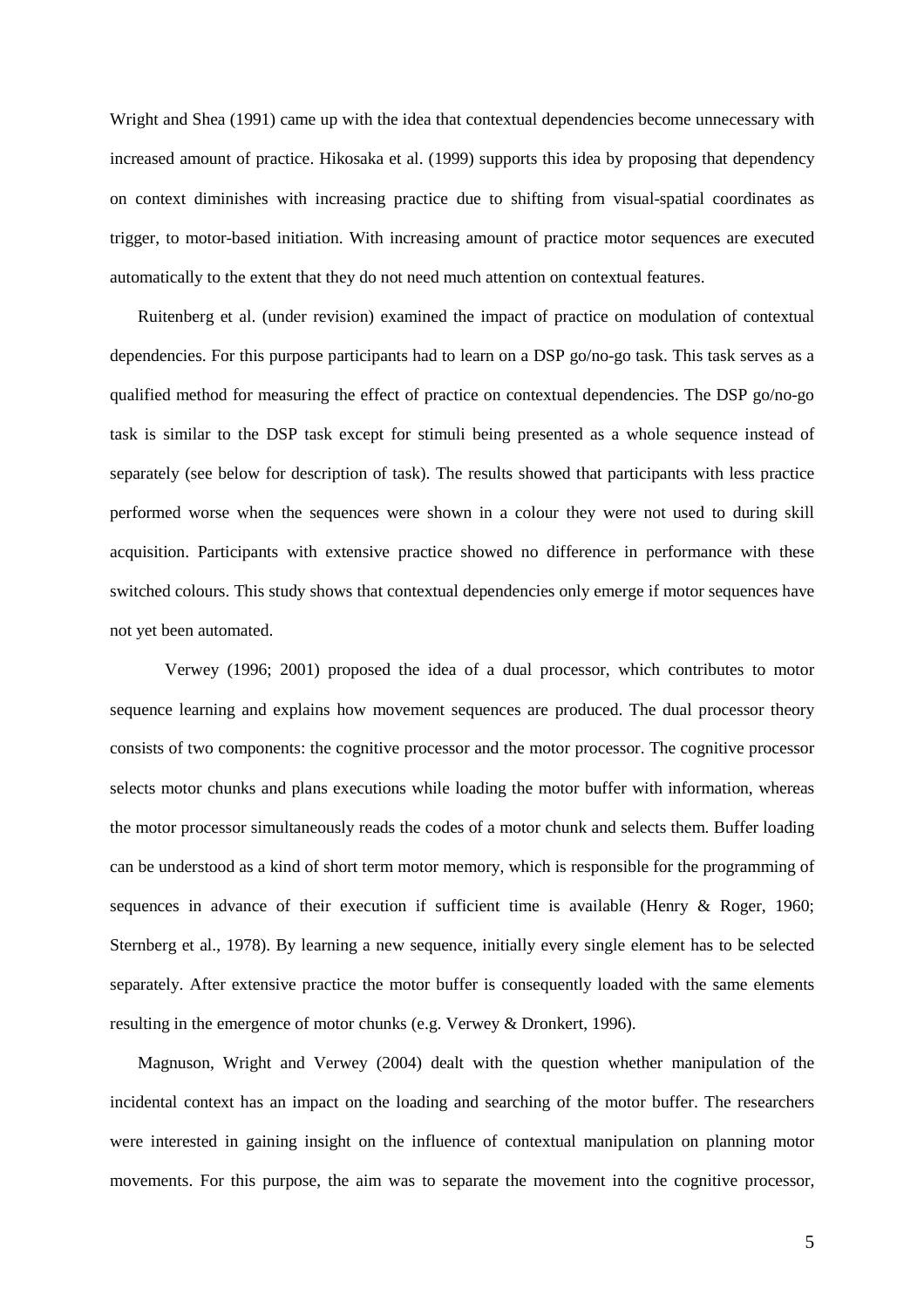namely the planning of movements, and the motor processor, namely the execution of a movement. In this study, participants had to learn one- and four- element sequences. The sequences involved either long or short durations of key-presses. Incidental stimuli were presented as specific tones. The pitch of the tone gave information about the key press duration. The task was to study stimulus cues to identify the requested movements as long as necessary to pre-program the response. After movementpreparation, a go signal appeared indicating that the movement should be carried out as soon as possible. After participants learned the sequences consisting of short and long key presses, participants had to perform the test phase, in which incidental stimuli were manipulated. The pitch of a tone could no longer be associated with the corresponding sequence. The results indicated that the manipulation of the incidental context has a deleterious impact on the search within the motor buffer. Changing of the incidental context aggravated the search of the motor buffer. This means that certain subsets of information did not get activated. As a consequence, a motor chunk could not get executed as one single response. In this experiment the impact of contextual dependencies in regard to the load within the motor buffer was investigated. The results showed that manipulating the context has no effect on organizing of information. Therefore, the motor buffer is still supplied with information which is essential for the formation of motor chunks. This study provides evidence of contextual dependencies in regard to the retrieval of motor chunks (Magnuson, Wright, & Verwey, 2004).

#### **1.3 The present study**

 Although several studies concerning contextual dependencies were carried out focussing on motor chunks on the one and the effect of practice on the other hand, so far there has not been a study combining these aspects. The main purpose of this study is to find out if it makes a difference if the motor buffer is loaded either with two different chunks (e.g., bcn-vnc) or with a repetition of the same chunk (e.g. bcn-bcn) during motor sequence learning. It is taken into regard if contextual dependencies emerge and which role practice has to play in performance in shaping contextual dependencies.

Based on the dual processor theory (Verwey, 1996; 2001), consisting of the cognitive and the motor processor, it could be explained why the execution of a repeated motor chunk is facilitated. The task of the cognitive processor is to search for mental presentations and to plan actions. If the second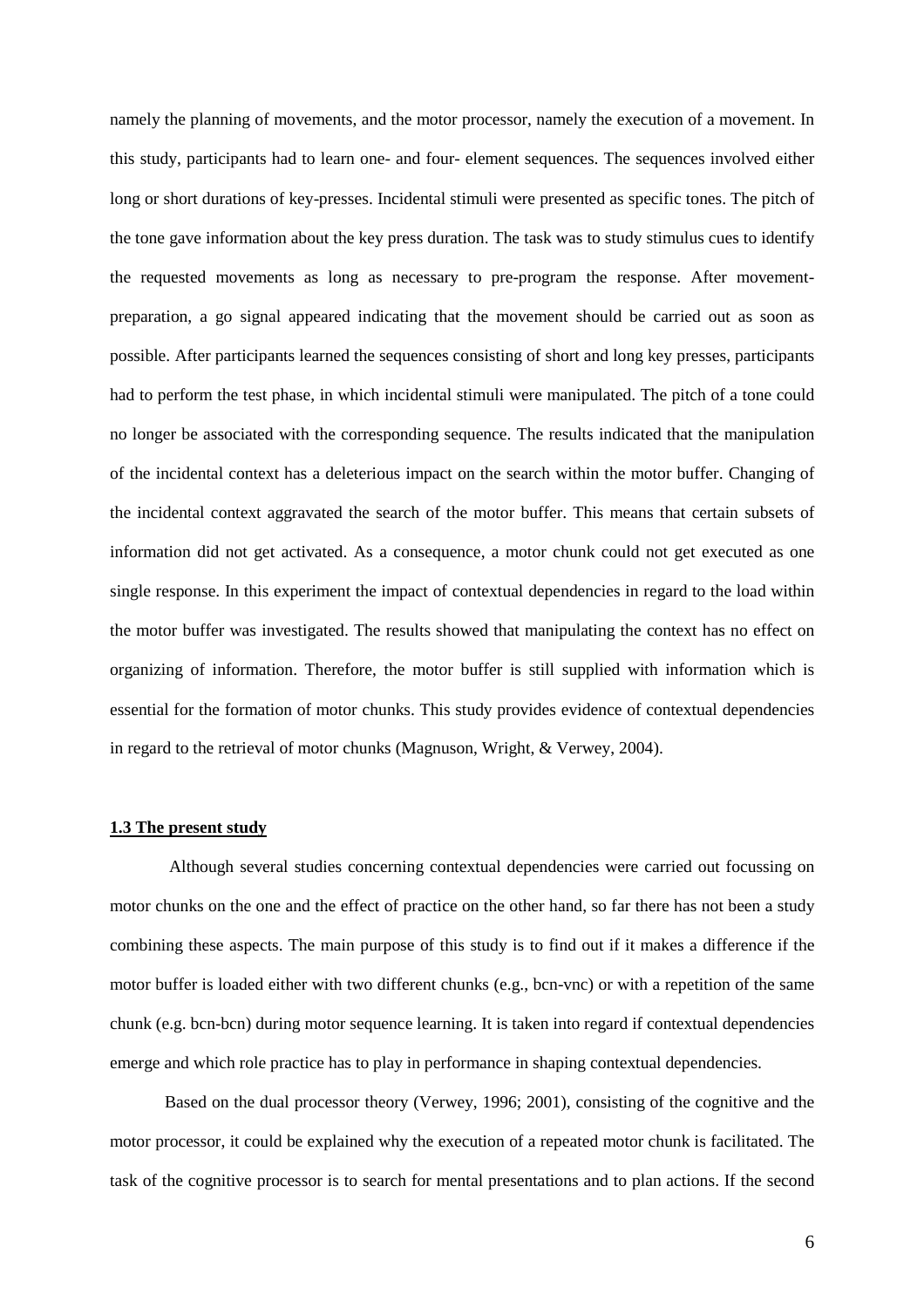chunk is a repetition of the first chunk, then the cognitive processor does not have to apply demands for loading and searching a mental representation because it is still activated. In addition, the cognitive processor executes the sequences in parallel to the motor processor, because a new sequence does not have to be produced. Under the assumption that the same chunk does not get repeated, the cognitive processor has to load the motor buffer with a new representation. It can be supposed that when the cognitive processor has to load the motor buffer twice with two different representations, the execution of the sequences is prolonged. Concluding, that it is demanding for the cognitive processor to search for a new representation, it can be assumed that contextual features are applied. A new representation is retrieved by contextual features, which serve as a cue. In this case, contextual dependencies emerge.

In order to investigate the effect of practice on contextual dependencies of motor chunks, the DSP go/no-go task was used. After a sequence was shown a cross appeared indicating, that the participants should either react to the sequence or ignore it and wait for the next sequence. The task was to reproduce the sequences as fast as possible with as little mistakes as possible.

The sequences had to be learned in a specific colour and manipulated afterwards to advert to contextual dependencies. During the test phase participants had reproduce the sequences in three different context conditions. In the first condition sequences were presented in the same colour as in the practice condition (same context condition). In the second condition colours were swapped with the colours of other sequences from the practice phase (switched context condition). In the third and last case sequences were offered in a completely new colour, which was not used in the practice phase (new context condition). To test the demands of the cognitive during loading into the motor buffer, two sequences were presented: A sequence consisting of a repetition of the motor chunk whereas different sequence made up of two different motor chunks.

In this experiment two practice conditions with different learning durations were applied in order to investigate the effects of practice on contextual dependencies. Half of the participants were assigned to a short practice phase (limited practice phase), whereas the other half had to go through a longer practice phase (extended practice condition).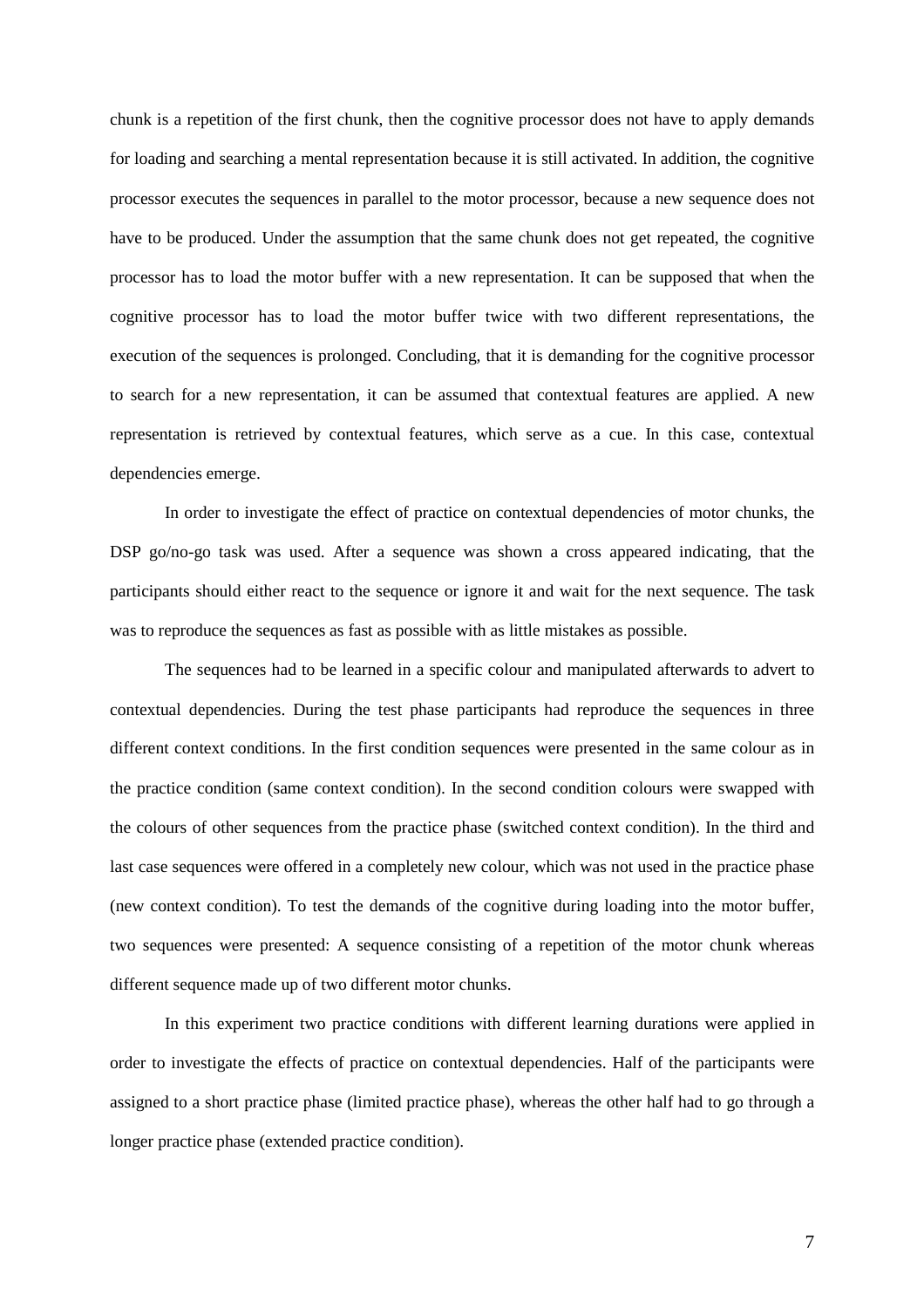Based on the above mentioned experiments and their results some hypotheses can be formulated. First, Wright and Shea (1991) manipulated contextual dependencies by changing the relation between intentional and incidental stimuli. The results proved that performance diminished when the context in which the motor skill was learned was not the same as during the test phase. In addition they thought it was possible that practice plays a role in the modulation of contextual dependencies. Ruitenberg et al. (under revision) conducted an experiment, which dealt with the influence of practice on context. It was shown that practice has an effect on the context-dependency. After sufficient practice tasks were executed automatically without the need of paying attention to contextual information. Therefore, it can be concluded, that contextual dependencies only emerge in the short practice condition in this study. When participants of the short practice condition have to perform in the switched or new context condition their performance is worse than in the same context condition. Participants of the extended practice condition show no change in performance within the three context conditions.

Secondly a study of Magnuson, Wright and Verwey (2004) analyzed which impact contextual dependencies have on the performance of the motor buffer. They assumed that changes of context obstruct the searching for a motor chunk but do not hinder the load of the motor buffer. Besides, the dual processor theory (Verwey 1996; 2001) explains that the cognitive processor can not cope with the demands of a different sequence and therefore has to fall back to using the context. Therefore, it can by hypothesized that context dependencies only emerge during the execution of a second not repeated chunk within the extended practice condition (motor chunks does not develop in limited practice condition due to not sufficient training).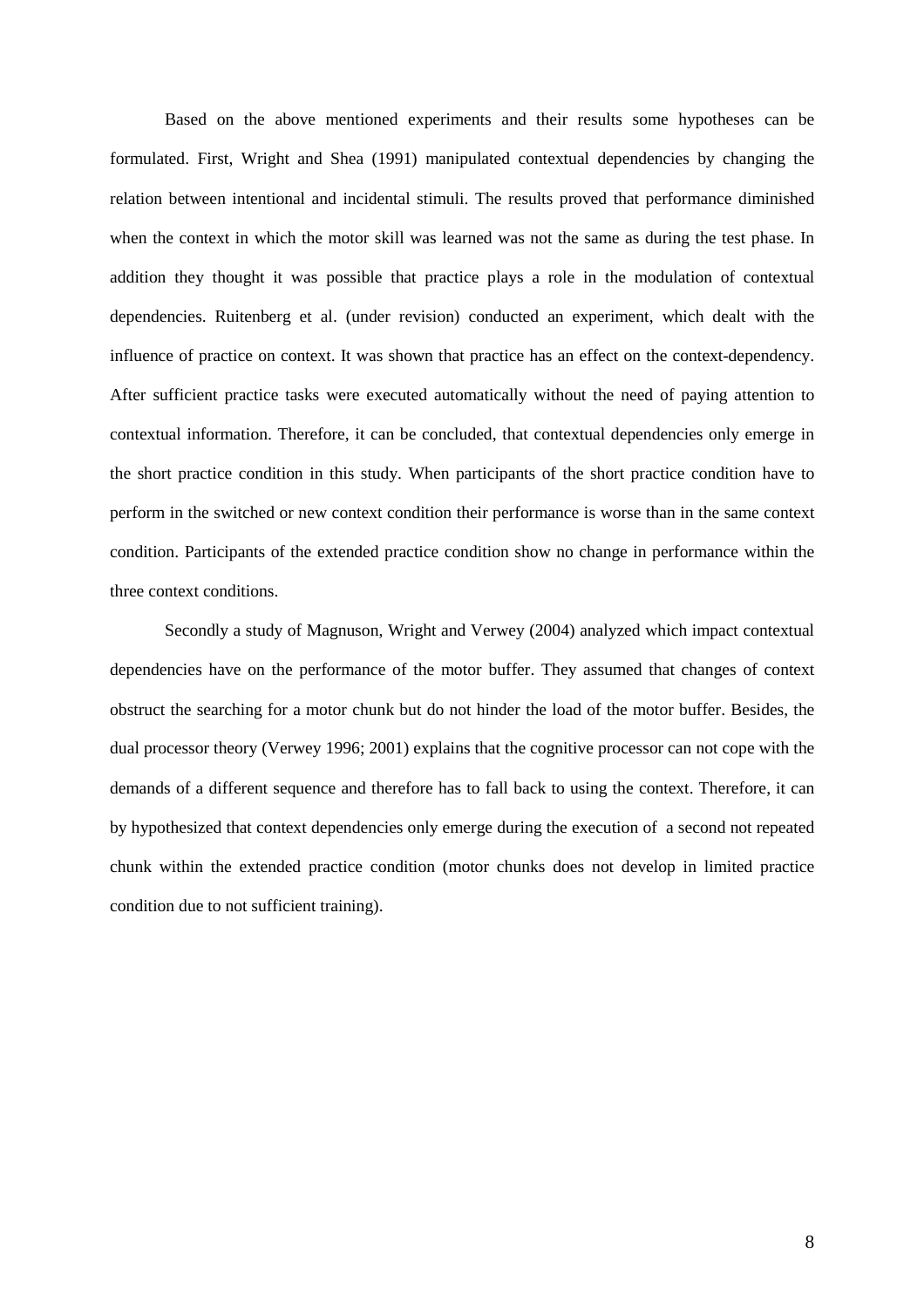### **2. Method**

#### **2.1 Subjects**

Forty students (31 female, 9 male) of the University of Twente served as participants in this experiment. Except for two participants, all were students of the Faculty of Behavioral Sciences. The participants` age ranged from 18 to 25 years with a mean age of 20 years. According to the results of the Annett Handedness inventory (1970) 36 participants were tested to be right handed, whereas 4 participants showed no hand preference. All participants were healthy and did not suffer from colour blindness, dyslexia or attention deficit hyperactivity disorder. Subjects received either student credits or participated voluntarily.

#### **2.2 Apparatus**

For stimulus presentation and data registration E-Prime 2.0 © was used, running on a Pentium IV class PC. Stimuli were presented on a 17 inch Philips 107 T5 display, and a standard keyboard was used for giving responses.

#### **2.3 Task**

Subjects were informed to place their little, ring, middle and index finger of their left hand on the c, v, b and n keys of the keyboard. In the centre of the computer display, four horizontally aligned squares emerged, which functioned as placeholders for the stimuli. The placeholders were identified by a white edging presented against a black inside and a black background. In addition, a white fixation cross appeared on the monitor that was centrally arranged above the placeholders. The squares lit up in a determined order one after another building a sequence, either in yellow or blue. The participants had to remember the presented order of the sequence until they received a signal of the fixation cross to reproduce the sequence. A go-trial, signified by the colour green, informed the participants to respond to the enlightened stimuli, while pressing in correspondence to the placeholder the respective key, e.g., by enlightenment of the rightmost placeholder n is the appropriate key. Red indicated a no-go trial, which asked the participants to wait and attend until a new trial was given. Figure 1 illustrates how the sequences were presented on a computer screen in the DSP go/no-go task.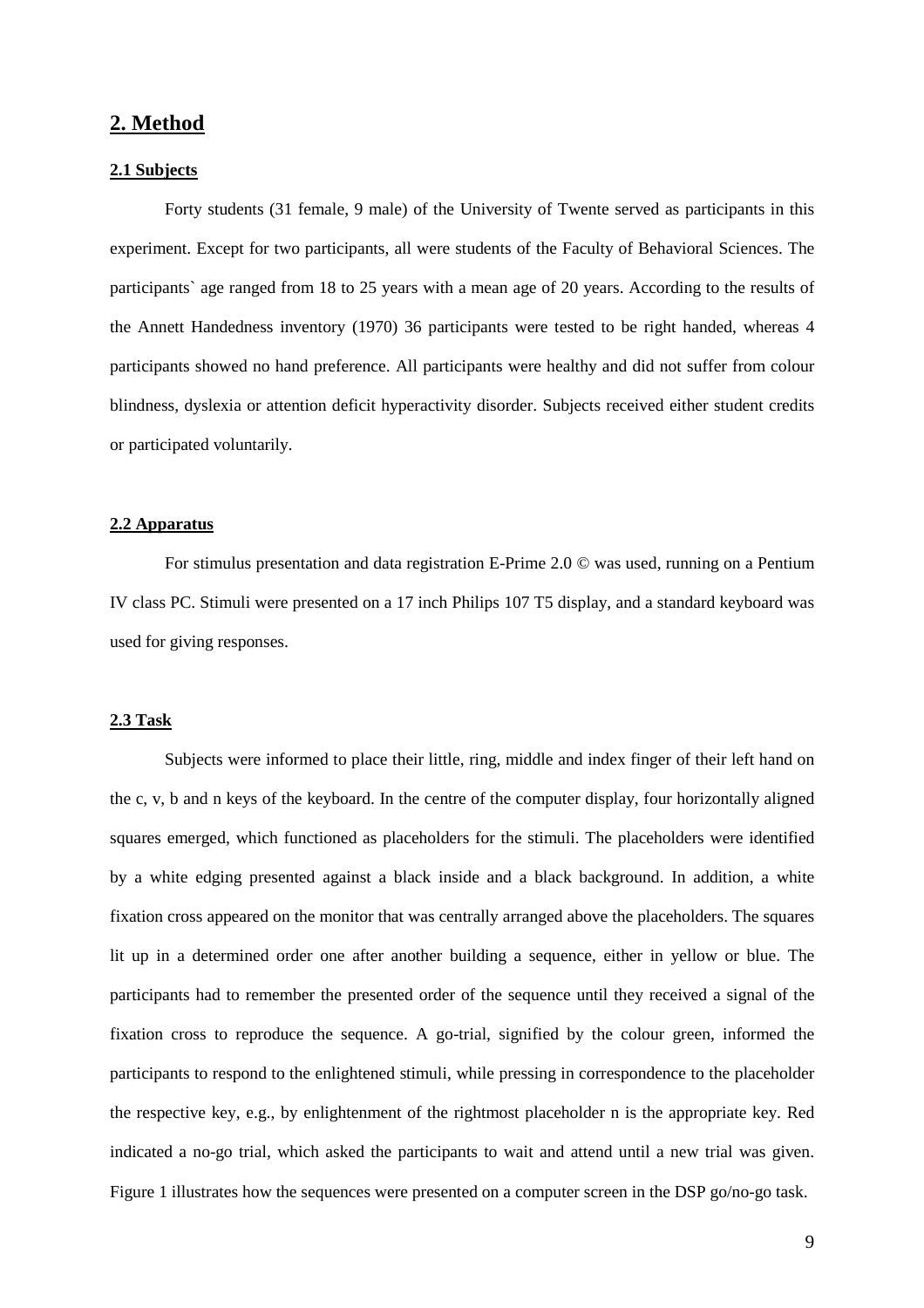

*Figure 1: Illustration of a 3-key sequence presented in yellow. Participants had to place the fingers of the left hand on the keyboard. After viewing the whole sequence a signal indicates how to respond (red=wait and green=respond), The task required pressing in correspondence to the placeholder the appropriate key, in this case v-n-c.* 

After participants responded correctly a new sequence was provided, and so on. A sequence was made up of three successfully enlightened placeholders and responses in a consecutive order. If participants correctly reproduced a sequence, a positive feedback was given. Wrong key presses were indicated by counting up to the number of erroneous responses at the end of each sequence. After a premature response participants were informed that their response was too early and they had to wait until the fixation cross got coloured. In total subjects learned four sequences of three key presses, namely vnc,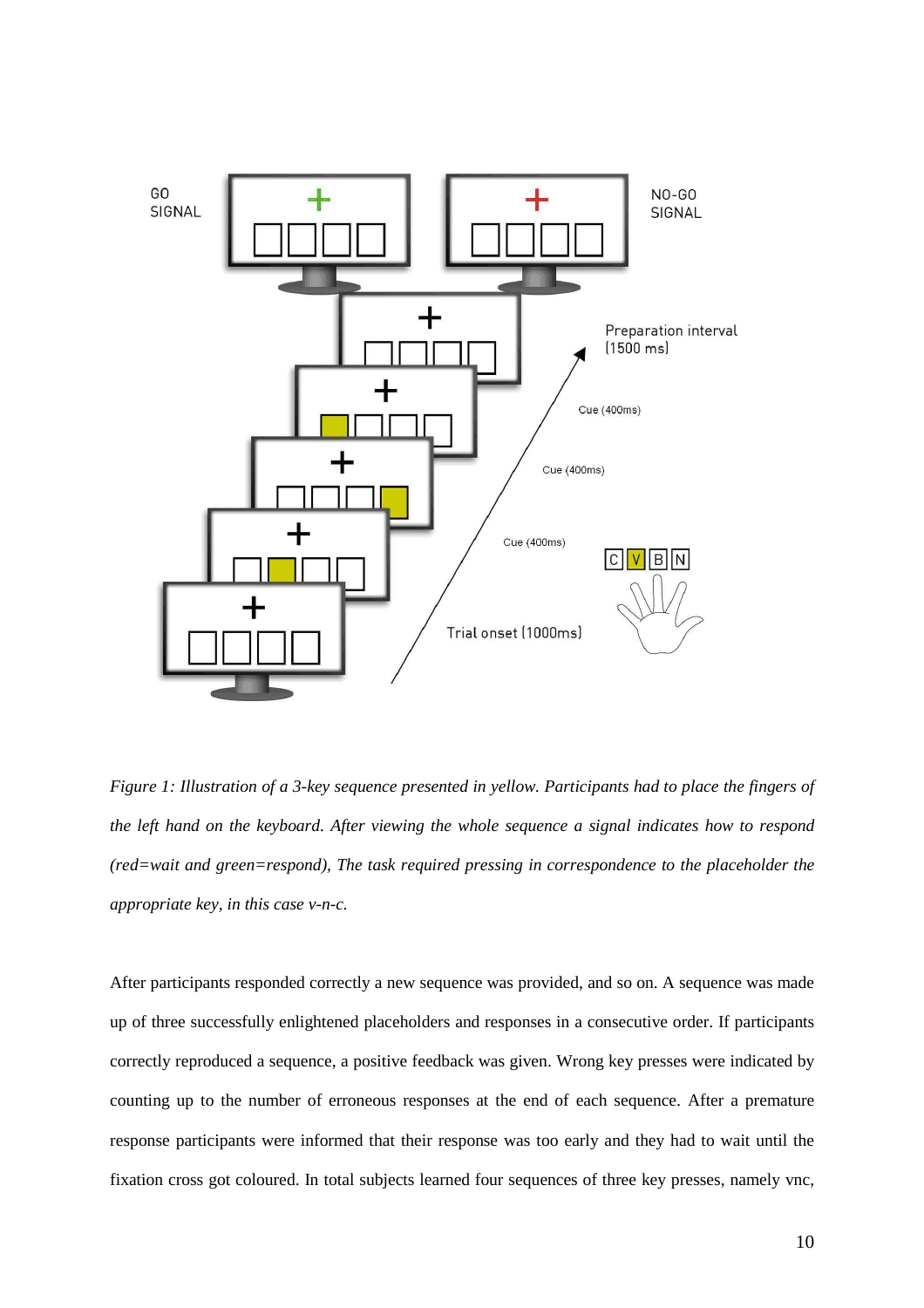bcn, nvb and cbv. Two of these sequences were presented in blue and two in yellow in a counterbalanced order across and within participants.

In the test phase participants had to respond to 6-key sequences, the instruction and procedure remained the same. The sequences the participants learned in the practice phase were combined in two ways. The  $1\times6$  sequence was made up of two different trials, namely vnc, bcn, nvb and cbv that were intercombined (e.g., bcn-vnc, nvb-cbv), and the  $2\times3$  sequence consisting of two trials paired with each other (e.g., bcn-bcn, nvb-nvb). In this experiment intentional stimuli were identified by the enlightened placeholders, because they were essential for the execution of the task, while participants had to respond as fast and accurately to the represented stimuli. The colours of the placeholders served as contextual (incidental) features. To test contextual dependencies, participants had to perform the sequences in different context conditions, namely same, switched and new context. In the same context condition the 6-key sequences were presented in either yellow or blue. During the switched condition, the blue coloured sequences in the practice phase were filled with yellow in the test phase and vice versa. The new context condition included a third colour, namely red. In addition, two colours were combined in one sequence, e.g. bcn presented in blue was associated with vnc presented in yellow. The order of the various test conditions was counterbalanced over and within the participants.

#### **2.4 Procedure**

The experiment took place at the lab of the Cubicus building at the University of Twente. At the start of the experiment all participants were asked to read and sign an informed consent. In addition they had to fill out the Annett Handedness Inventory (1970) to ensure that all participants were right-handed. As mentioned above four participants were tested to be ambidexter, but due to the fact that there were no essential differences in performance in comparison to right-handers the results could be included into the analysis. The subjects then entered the testing room, where they had to read a detailed written instruction and a summarized instruction that appeared on the monitor before the experimenter could start the task.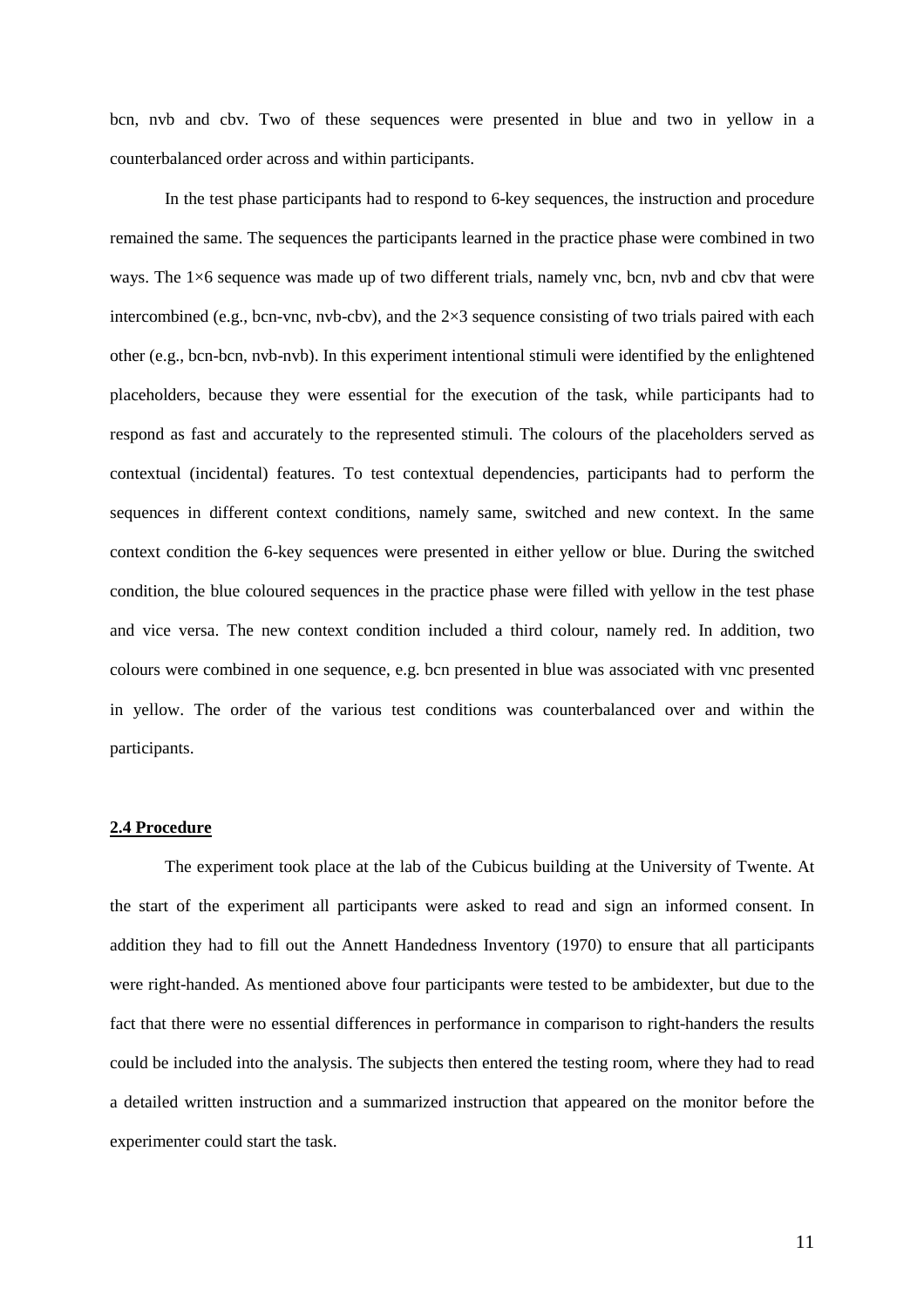Each individual stimulus was presented for 400ms. A practice block consisted of 40 repetitions of 3-key sequences and 24 no-go trials. During the repetitions 30 sec breaks were arranged for relaxation. Half of the participants completed one practice block (i.e., the limited practice group), while the other half completed four blocks, hence 160 repetitions per sequence (i.e., extended practice group). After participants finished the practice phase they were asked to fill in a questionnaire to test their knowledge of the learned chunks. The questionnaire examined both recall and recognition. Further participants could inform about their comments regarding the experiment.

The practice block was followed by one test block, that included 48 sequences that had to be executed and 12 no-go trials.

Finally, the researcher thanked the subjects for their participation, and those that were registered in the student system received their credit points.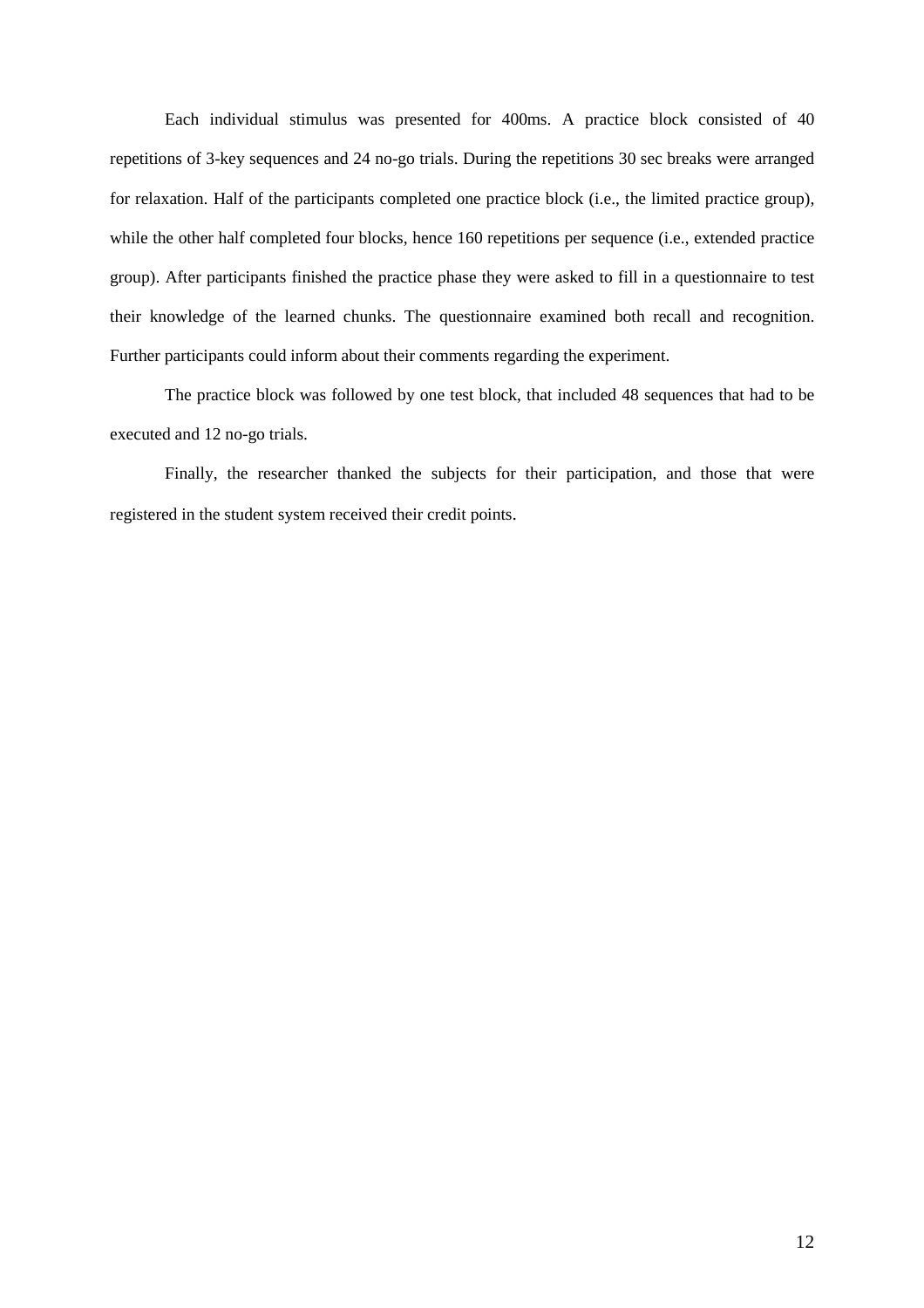## **3. Results**

Sequences which consisted of one or more erroneous responses were discarded from the analysis. For every participant the mean reaction time (RT) and the proportion of erroneous responses (PC) per key within the sequence in each block was assessed. RT was calculated as the time participants needed between stimulus presentation and response through pressing the respective key. PC can be defined as percentage of not correctly executed key presses. Analysis of variance (ANOVAs) with repeated measures were performed to identify factors that are responsible for potential differences between the mean of different groups. The data from the practice phase and test phase were analyzed separately.

#### **3.1 Practice Phase**

For the analysis of the limited practice condition an ANOVA with repeated measures with Key (3) was used. The results showed that there was a significant effect of Key with *F*(2,78)=157.76, *p*<.001, which indicated that responses to some keys were faster than responses to others. In more detail, reaction times decreased with position in the sequence, that is, responses to key 1 were slower than responses to key 2, and reaction times for key 3 were the fastest (462.5ms vs. 307.92ms vs. 259.88ms, for Key 1, Key 2 and Key 3, respectively).

 For the extended practice condition an ANOVA with repeated measures with Block (4) and Key (3) as within-subject variables was performed. The data of the extended practice condition also revealed a significant effect of Key,  $F(2,38)=52.83$ ,  $p<.001$ . Similar to the limited practice phase, performance increase across the keys (405.36ms vs. 273.76ms vs. 230.49, for Key 1, Key 2 and Key 3, respectively). Furthermore the data showed that the performance improved across the blocks, because reaction times decreased  $F(3,57)=36.23$ ,  $p<0.001$  (367.73ms for block 1, 289.7ms for block 2, 285.02ms for block 3 and 270.38 for block 4, respectively). A Block  $\times$  Key interaction could not be found,  $F(6,114)=2.59$ ,  $p=.069$ , indicating that all keys were affected in the same way by the practice blocks.

In order to test for differences between the two practice groups (limited vs. extended) an ANOVA with repeated measures on the first practice block was run with the within-group variable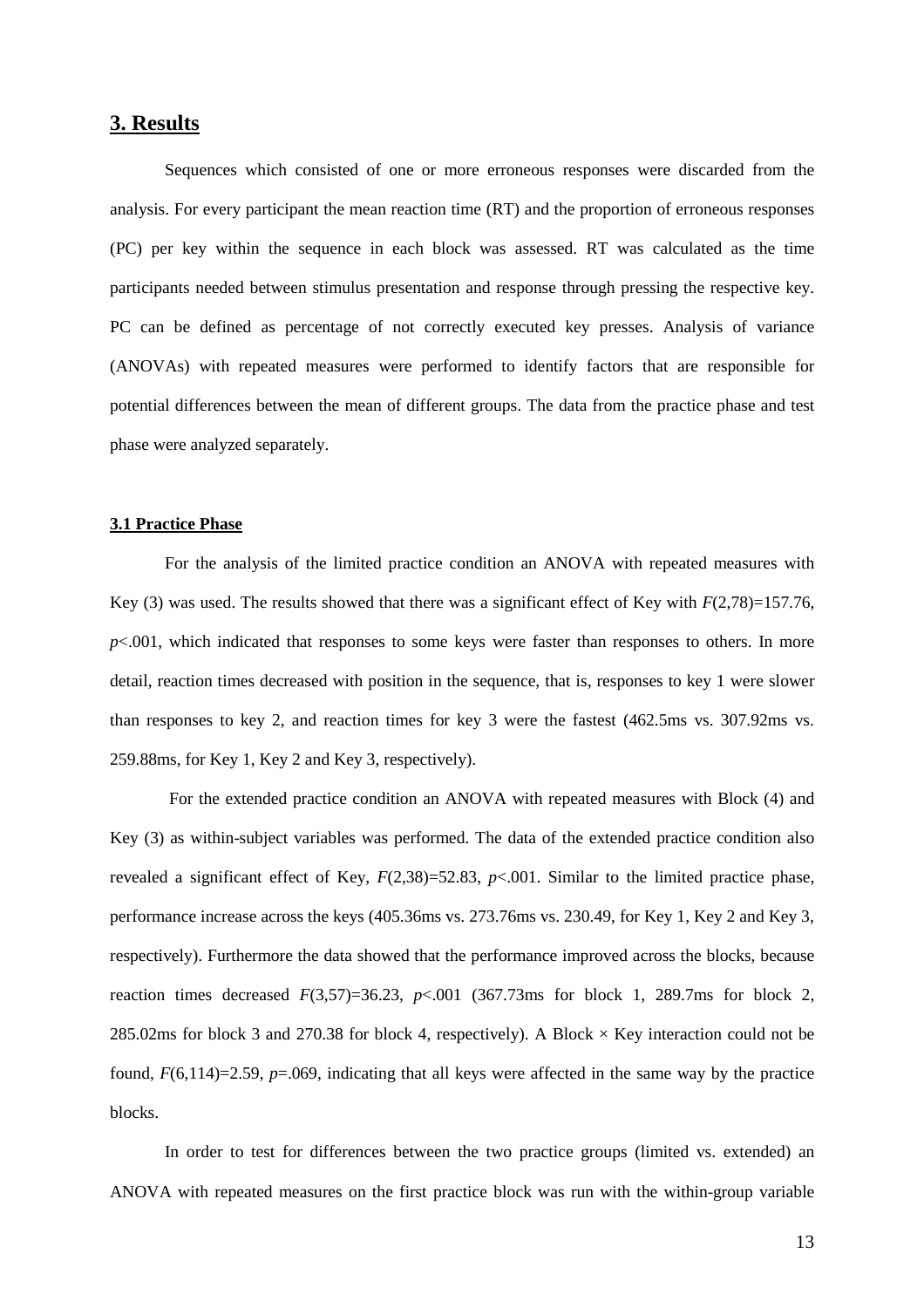Key (3) and the between-group variable Practice (2). Evidence showed a main effect of Key,  $F(2,76)=154.14$ ,  $p<.001$ , with an decrease in reaction time across the keys (462.5ms vs. 307.93ms vs. 259.88, for Key 1, Key 2 and Key 3, respectively). In addition, the reaction time gave no evidence that there is a difference in the execution of the keys between both groups, thus no interaction effect was found,  $F(2,76)=.11$ ,  $p=.840$ . Based on the results it can be assumed that the performance of both groups did not differ significantly, *F*(1,38)=3.66, *p*=.063.

#### **3.2 Erroneous Responses during the practice phase**

An error analysis was performed to examine the accuracy of the participants` performance. For this purpose the proportion of errors was calculated in the practice blocks. For the limited practice condition a repeated measures ANOVA with Key (3) showed that the proportion of errors differed across the keys,  $F(2,78)=11.07$ ,  $p<.001$  (3.5% vs. 4.9% vs. 4.3%, for the first, second and third key, respectively).

In order to analyze the proportion of errors for the extended practice condition an ANOVA with the within-variables Block (4) and Key (3) was used. The results indicated no significant main effect of Key,  $F(2,38)=3.28$ ,  $p=.078$ , no significant main effect of Block,  $F(3,57)=1.1$ ,  $p=.349$ , and no interaction effect of Block  $\times$  Key, F(6,114)=1., p=.411.

To account for possible differences between the two practice conditions, a repeated measures ANOVA on the first block with Key (3) and the between-group variable Practice (2) was performed. The data revealed different mean averages of errors between the keys, *F*(2,76)=11.72, p<.001. Most errors were made on key 2, with 4.9% (3.5% for Key 1 and 4.3% for Key 3). Furthermore there was no main effect of Practice,  $F(1,38)=1.24$ ,  $p=.273$  or interaction effect of Practice × Key,  $F(2,76)=3.3$ , *ps*>.05.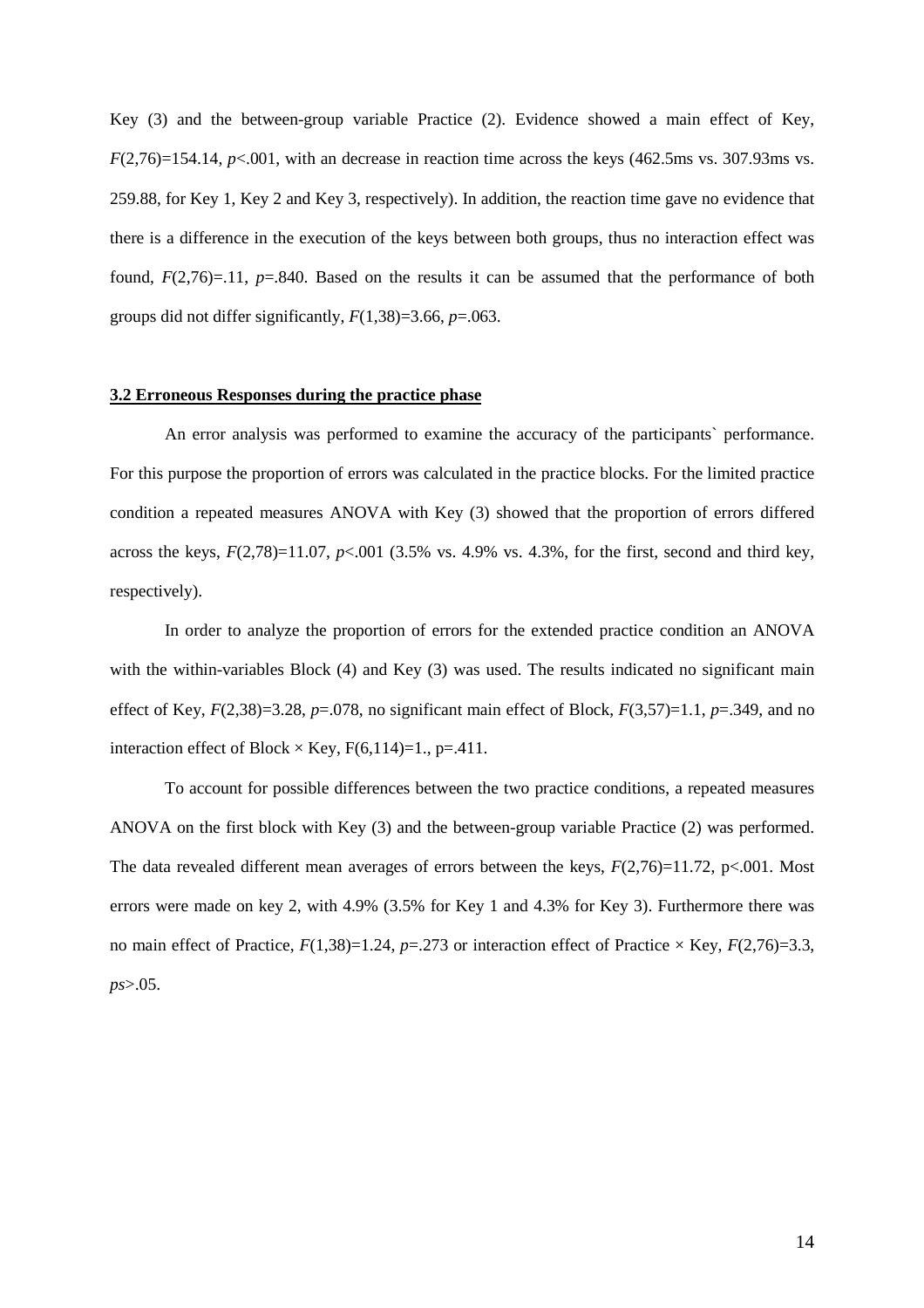#### **3.3 Test Phase**

 To test the effects of context manipulations of motor chunks in regard to the amount of practice, a repeated measures ANOVA with Context (3), Sequence (2) and Key (6) as within subjectvariables and Practice (2) as between-subject variable was performed. The results showed that performances differed in the various context conditions,  $F(2,62)=3.75$ ,  $p<0.05$ . Figure 2 shows that reaction time for the new context condition is the longest in comparison to the same and switched context condition.



*Figure 2: Reaction times within the context conditions* 

For closer examination, planned comparisons were performed. First, a planned comparison between the same context and switched context condition showed that performances did not differ significantly, *F*(1,33)=.3.04, *p*=.091. The second planned comparison between the same and new context condition revealed no main effect of Context,  $F(1,32)=7$ ,  $p=.41$ . Therefore, the differences in performance within the context conditions are due to the differences between switched and new context condition. A planned comparison between switched and new context condition proved evidence that performance is in one context condition better than in the other one,  $F(1,34)=10.12$ ,  $p<0.01$ . This effect was not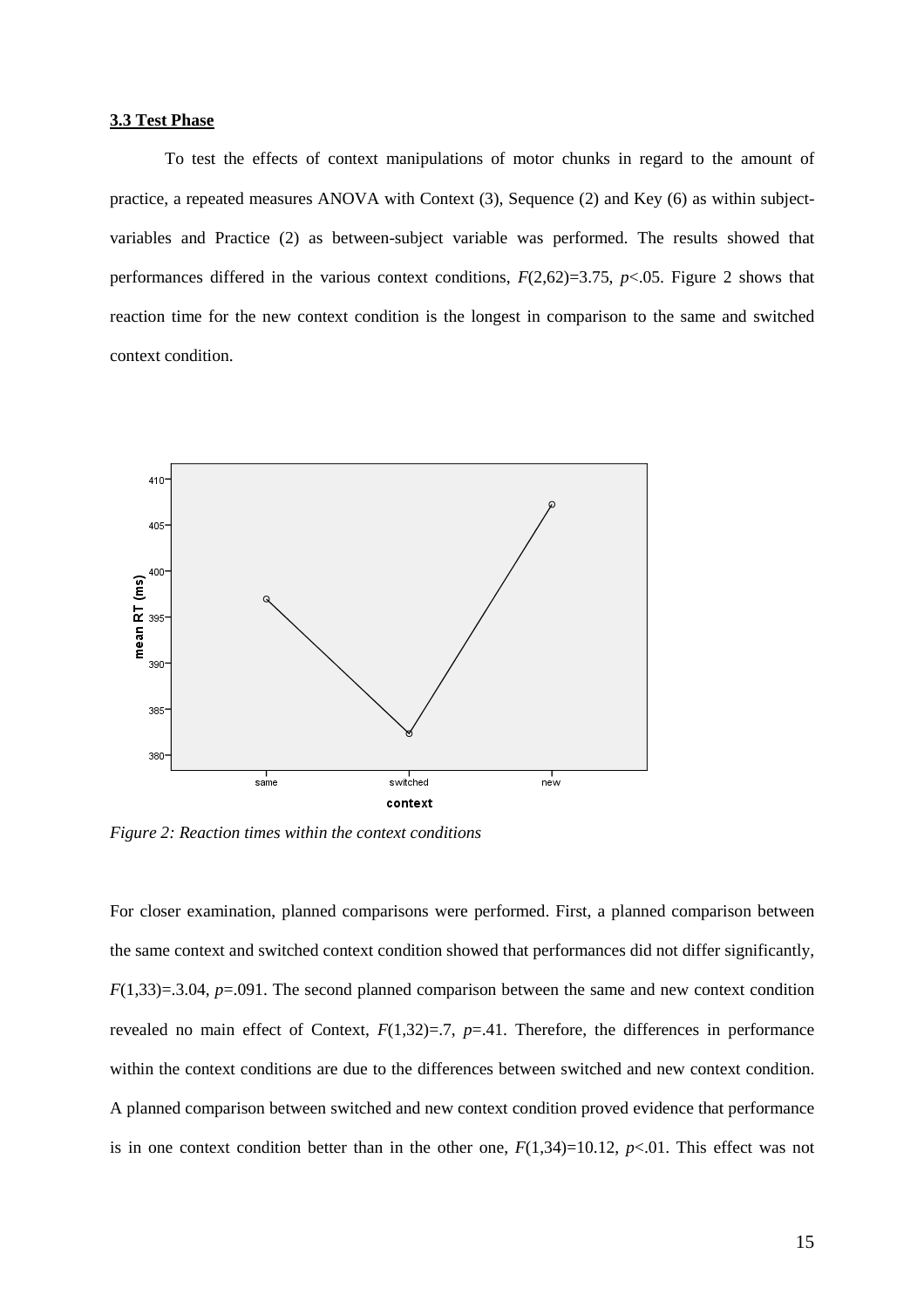further analyzed because it was not of interest. The present experiment focuses solely on performance differences between same/switched context and same/new context.

The overall ANOVA analysis revealed a significant effect of Key with  $F(5.155)=20.27$  $p$ <.001, indicating that specific keys have a longer reaction time than other keys (see Figure 3). Moreover, the results showed that participants performance was better during the execution of a sequences consisting of a repetition of a motor chunk than the execution of a sequence made up of two different motor chunks,  $F(1,31)=22.67$ ,  $p<.001$  (see Figure 3). Figure 3 illustrates that reaction times on key 1 and key 4 are the longest especially in the sequence made up of two different motor chunks, therefore indicating a Key  $\times$  Sequence interaction effect with  $F(5,155)=6.253$ , *p*<.01.



*Figure 3: Reaction times for keys within the sequences* 

Neither a Sequence  $\times$  Context interaction effect nor a Sequence  $\times$  Key  $\times$  Context interaction were found, with  $F(2,62)=1.55$ ,  $p=.223$  and  $F(10,310)=2.03$ ,  $p=.124$ , respectively, showing that both sequences and all keys within the sequences were affected by context in the same way .

Further analysis showed that their was neither significant effect of practice  $F(1,31)=1.52$ , p=.227, nor a significant Practice  $\times$  Context interaction effect,  $F(2,62)=1.84$ ,  $p=.171$ . Therefore the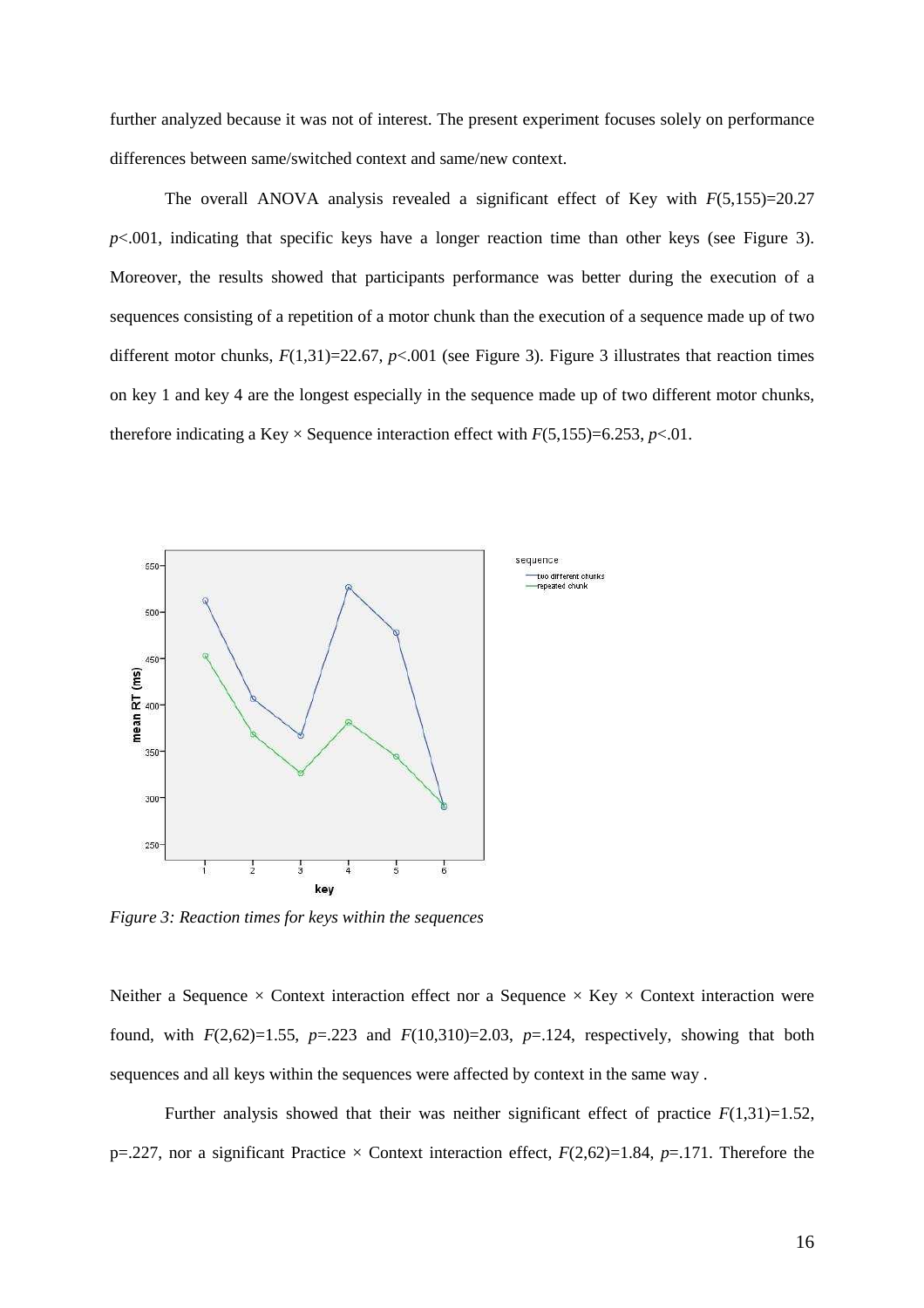amount of practice did not enhance performance or modulates the results within the context conditions.

#### **3.4 Erroneous Responses during test phase**

 For the test phase an error analyses was performed to examine the effects of context and practice on the accuracy of participants` performance. For this purpose a repeated measures ANOVA with Context (3), Sequence (2) and Key (6) as within subject-variables and Practice (2) as between subject-variable was run. The results revealed a significant effect of Key,  $F(5,190)=86.69$ ,  $p<.001$ , indicating that error proportions were not distributed proportionally across the keys (1.05% for key 1, 1.34% for key 2, 1.97% for key 3, 2.91% for key 4, 3.46% for key 5 and 3.38% for key 6). Furthermore, a significant effect of Sequence with *F*(1,38)=77.68, *p*<.001 indicated that participants made proportionally more errors during the execution of a sequence of two different chunks than during the execution of a sequence consisting of a repetition of a chunk (3.23% vs. 1.47%, respectively). Moreover, a Sequence  $\times$  Key interaction was found,  $F(5,190)=28.24$ ,  $p<.001$  in which most errors were made on key 5 in the sequence with two different chunks (Figure 4-6). In addition, the Sequence  $\times$  Key interaction effect was affected by context,  $F(10,380)=2.59$ ,  $p<.05$ . The Figures 4-6 illustrate that most errors were made on key 5 within the sequence made up of two different chunks. This effect was especially found in the switched context (Fgure 5).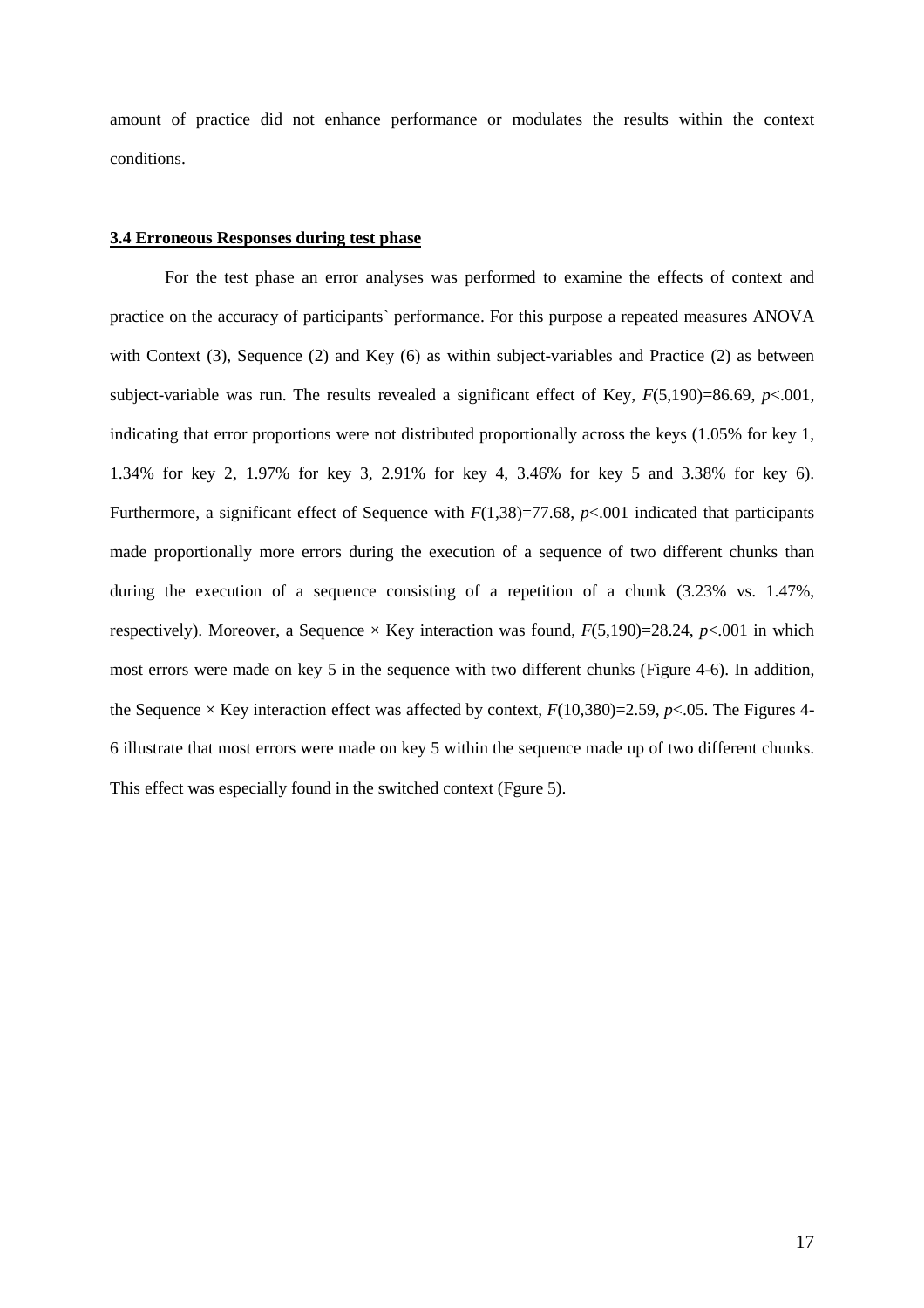

*Figure 4: Mean PC on Key across the sequences in the same context* 



switched context

*Figure 5: Mean PC on Key across the sequences in the switched context*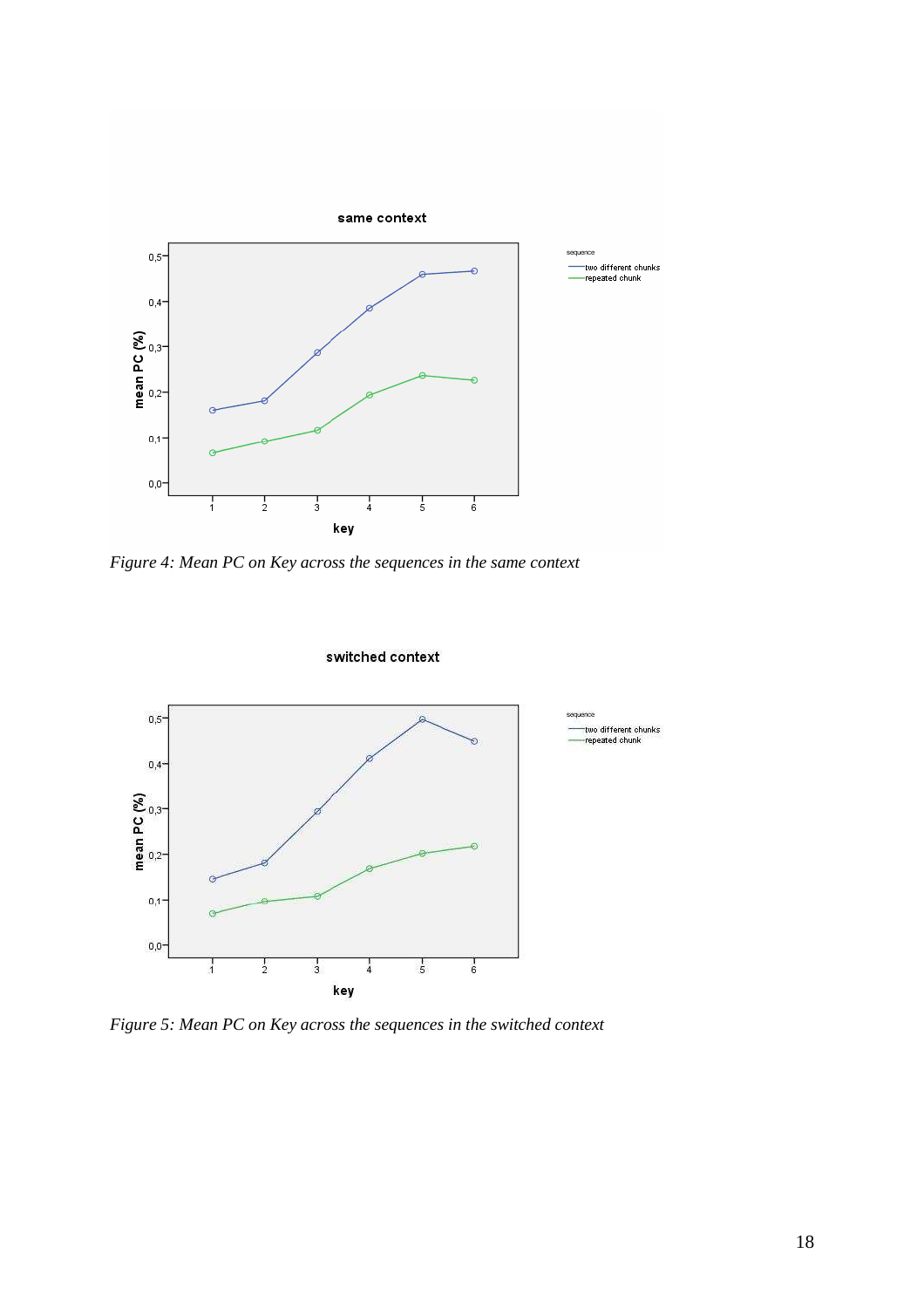

*Figure 6: Mean PC on Key across the sequences in the new context* 

Finally, the data revealed that participants aligned to the limited practice condition made as many error as participants of the extended practice condition,  $F(1,38)=0.02$ ,  $p=.887$ . Performance was not affected by context, *F*(2,76)=2.95, *p*=.066.

#### **3.5 Questionnaire**

 For the analysis of the questionnaire a repeated measures ANOVA with Method (2), Sequence (4) as within subject-variables and Practice (2) as between subject-variable was used. Method (2) indicated that participants had to recall and to recognize the sequences. The results of the questionnaire revealed that participants correctly recalled as many sequence as they recognized, *F*(1,38)=.73, *p*=.397. Furthermore, the data showed that practice had no influence on the amount of correctly recalled sequences,  $F(1,38)=1.08$ ,  $p=.306$ , nor on the amount of correctly recognized sequences,  $F(1,38)=1.95$ ,  $p=.171$ . Table 1 shows that the distribution of correctly recalled and recognized sequences is proportionally across the two practice conditions.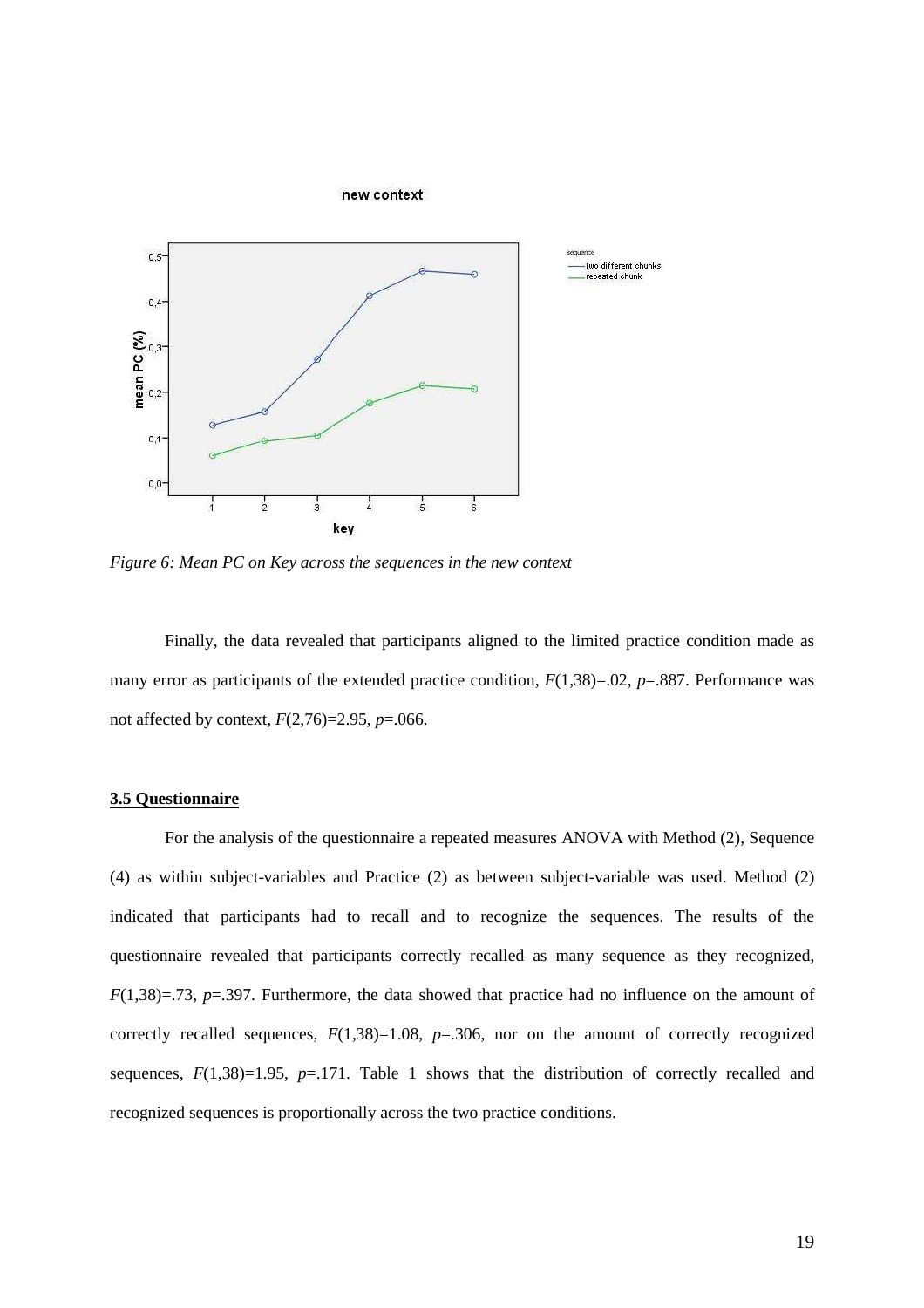|               | Limited condition |             | <b>Extended condition</b> |             |
|---------------|-------------------|-------------|---------------------------|-------------|
|               | Recall            | Recognition | Recall                    | Recognition |
| None correct  |                   |             |                           |             |
| One correct   |                   |             |                           |             |
| Two correct   |                   |             | 6                         |             |
| Three correct |                   |             |                           | h           |
| Four correct  |                   |             |                           |             |

*Table 1: Number of correct responses within the conditions*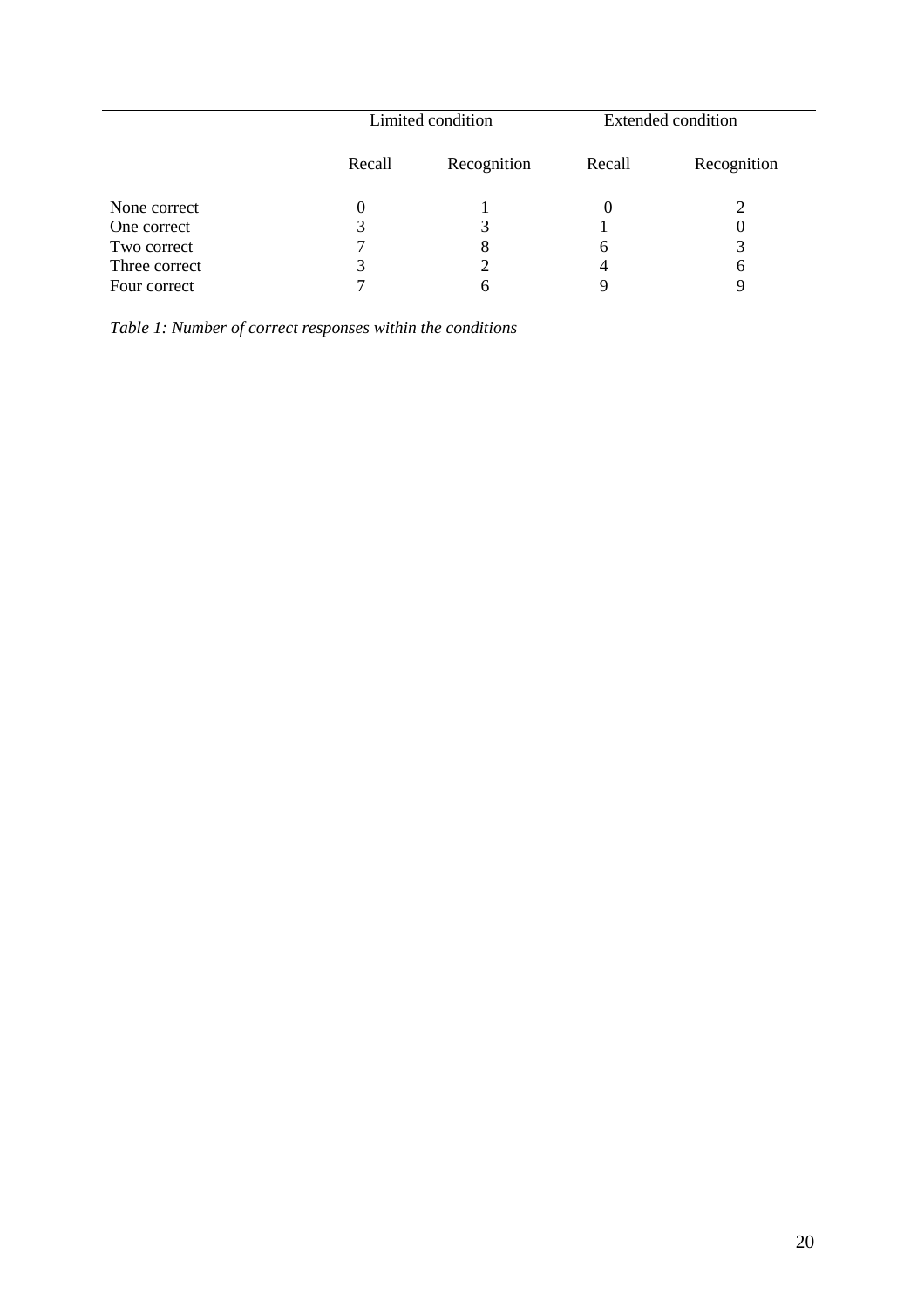### **Discussion**

 The present study aimed to reproduce and deepen knowledge concerning the question whether contextual manipulations affect motor chunks and how these context-effects are modulated by practice. For this purpose the DSP go/no-go task was used in which participants had to respond as fast and accurately as possible to sequences after receiving the go-signal. In order to measure contexteffects of motor chunks two differently structured sequences (two different chunks vs. one repeated chunk) and three different context manipulations (same, changed and new context) were used. Finally, to test the effect of practice on context-dependency participants were aligned to two practice conditions of different lengths (limited vs. extended). Based on the results two major conclusions can be made. First, results showed no evidence that participants` performance was primed externally by contextual features after limited practice. Second, the retrieval of the second motor chunk within a sequence consisting of two different motor chunks is impaired and therefore context-effects emerge. The findings of the present study will be discussed in more detail below.

 It was hypothesized that contextual dependencies diminish with the progress of practice (e.g., Wright & Shea, 1991), because internal representations, namely motor chunks are formed, which do not require paying attention on contextual features. Against the expectation it could not be proven that performance in the group with limited practice depends on contextual features. Therefore, it can be assumed that performance is not context dependent. There has to be a different trigger for the response. Tubau, Hommel and López-Moliner (2007) explained that after sufficient practice there is a change in the trigger of the response. Performance is no longer externally driven (cued by the environment, like in this case by colors), but instead internally driven cued by motor chunks. Verwey (1999) noticed that after extensive practice single elements of a sequence are formed to a motor chunk. This eases execution of sequences due to the fact that a sequence is processed as a single element. The first stimulus of a sequence retrieves the whole sequence.

This finding coalesces with the results of the extended practice group, seeing as there is no indication for context triggering responses. Though the question remains as why performance was not externally driven, when extensive practice was missing. When viewing the results no difference in the speed of reaction time between the limited and extensive practice groups could be observed. It can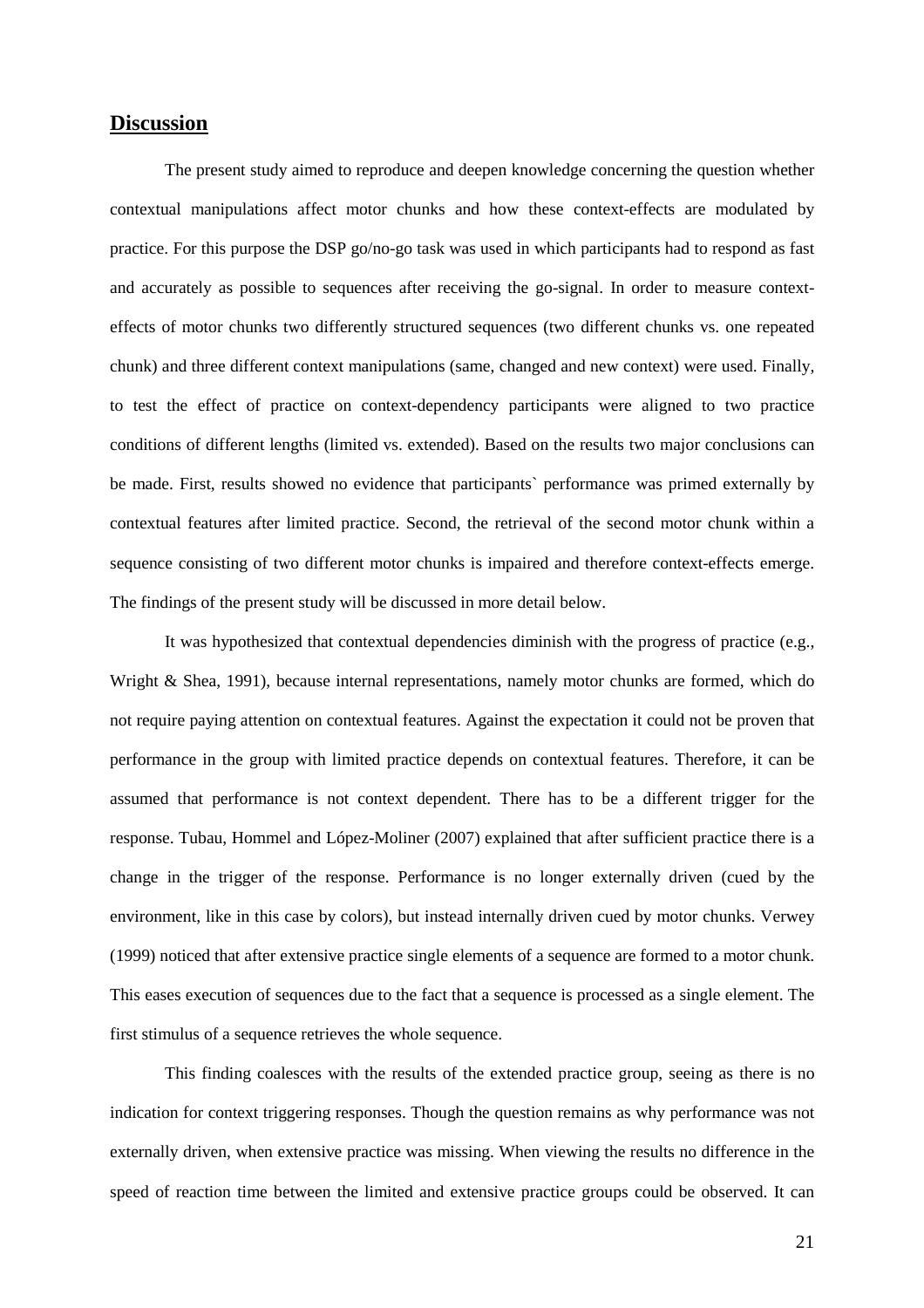essentially be assumed that both groups made the same progress. This can also be proven in the questionnaire. The limited practice group recalled and recognized as many sequences as the extended practice group. In this case both groups developed motor chunks. The unevenly distributed temporal motor pattern is an indication of the emergence of motor chunks. The increase in reaction time revealed that a motor chunk was retrieved, whereas the decease showed that the motor chunk was processed in one response. In both groups the trigger was motor-based because a single practice block could be sufficient for the acquisition of motor chunks. A distinctive attribute of motor chunks is their robustness (Verwey, 2001). Verwey concluded that after extensive practice motor chunks become reinforced enough to be utilized in alternative contexts.

Moreover Davies and Thomson (1988) explained that contextual dependencies are intensified when the context is pointed out to the participants. In the present study, participants were not explicitly instructed to pay attention to the presented colours and therefore they had a lower impact on the results.

 By analyzing Ruitenberg´s et al. (under revision) experimental set-up additional indications are found showing that performance is internally driven in this experiment. To begin with sequences of different lengths were utilized. In the present study four sequences consisted of 3-keys, opposed to two sequences consisting of 7 keys in Ruitenberg´s et al. study. It probably takes longer and is more complicated and cognitively demanding to establish motor chunks from longer sequences. Secondly, task difficulty (3 keys vs. 7 keys) could serve as a mediating factor for the modulation of contextual dependencies (Wrigth & Shea, 1991). Wright and Shea demonstrated that context-dependencies emerge during the execution of four-key sequences and not during three-key sequences. Context dependencies assumably are more extensive for longer sequences, which would have to be verified by comparing these two sequences directly in a single experiment.

 This study especially focused on context dependencies of motor chunks. It was hypothesized, that when participants had to perform a sequence consisting of two different motor chunks the demands necessary to access the second chunk were higher in comparison to a sequence made up of a repetition (s. dual processor). Due to a sequence consisting of two different motor chunks being more cognitively demanding for loading the motor buffer, context serves as a support for the retrieval and

22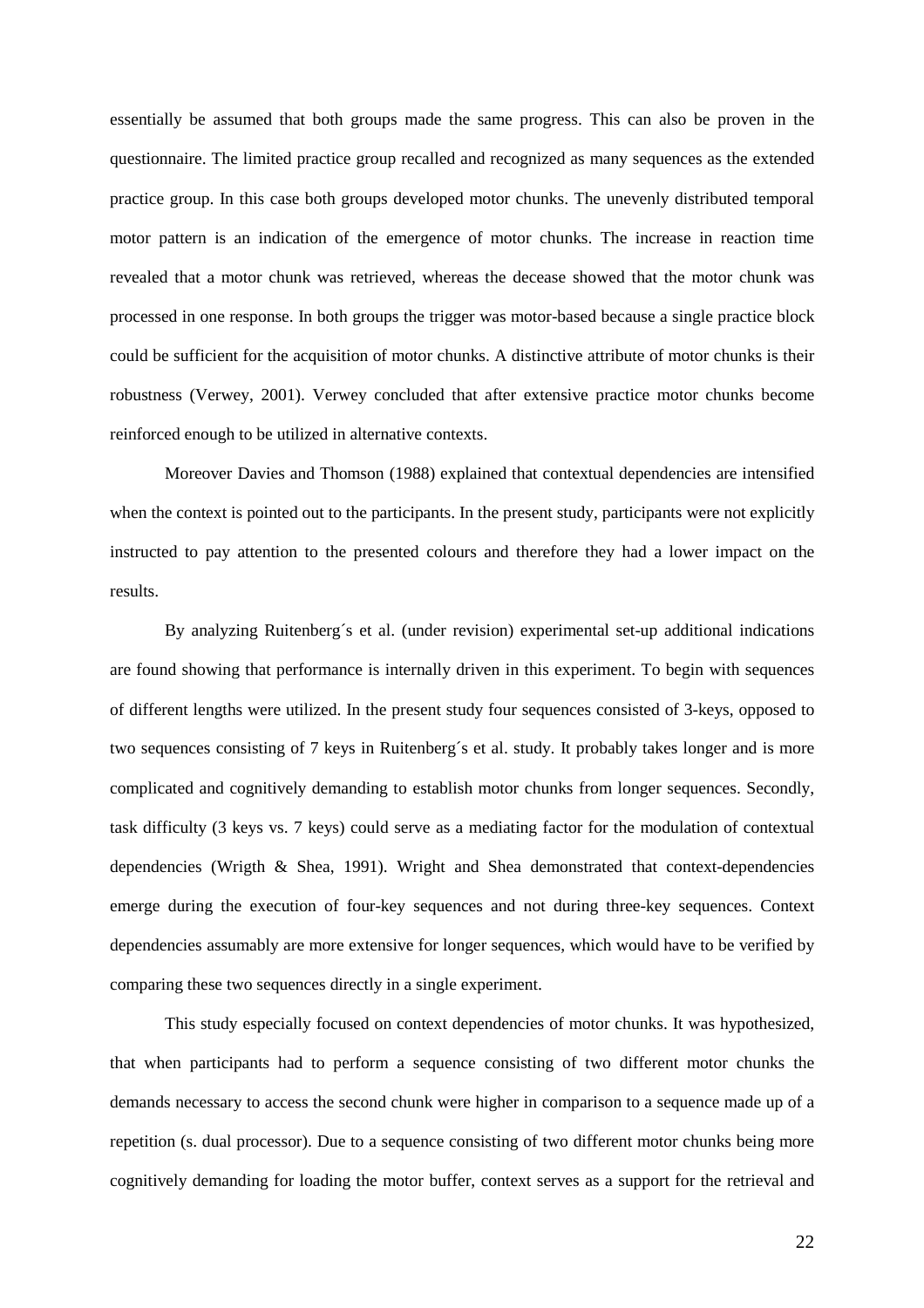accessing of the chunk. It was assumed that this effect can only be observed in the extended practice condition because extensive practice causes the formation of motor chunks. Due to the fact that motor chunks developed in both practice conditions, the following assumptions can be applied to both practice conditions. The analyzed results underline the inquired supposition. Results showed that the cognitive processor was overwhelmed with the load of a second motor chunk within a sequence differently structured. The context facilitated the retrieval process.

Suprisingly, only increase in erroneous responses and not an elongation in reaction time was observed, although Anderson, Wright and Immink (1998) mentioned that reaction time is sensitive in measuring context-dependencies. In addition, the increase of errors could be recognized for a certain key. As already mentioned, incorrectly executed sequences were removed from the analysis of reaction time and were evaluated in the analysis of erroneous responses. There is no context effect in reaction time seeing as it is irrelevant if the sequence is executed in the same, switched, or new context condition if the motor chunk was selected correctly. The increase of erroneous responses can be explained by the new and changed context inducing wrong expectations for the participants, causing motor chunks not to be loaded completely or correctly. The manipulation of context leads to elements of the motor chunk not being activated. This explains why certain key-presses produced more errors than other. The motor chunks could not be executed as one single response cued by the fist stimuli and therefore every element had to be reproduced individually.

Verwey (2010) distinguished between three phases during the production of DSP sequences which are suitable for the present findings. The sequence initiation, characterized by the response time on the first key, the concatenation phase, which indicates the transition from one motor chunk to the next and the execution phase in which the motor chunks are executed. In this experiment it can be assumed that only the concatenation phase was impaired after manipulating the context. The transition to the second differently structured motor chunk was aggravated and therefore contextual dependencies developed. Sequence initiation remained unaffected after a contextual change because the load of the first chunk is not cognitive demanding. Furthermore a change in the environment had also no impact on the execution phase due to the fact that the presence of a motor chunk determines whether a sequence gets executed correctly or not, the environment is irrelevant. Thus it can be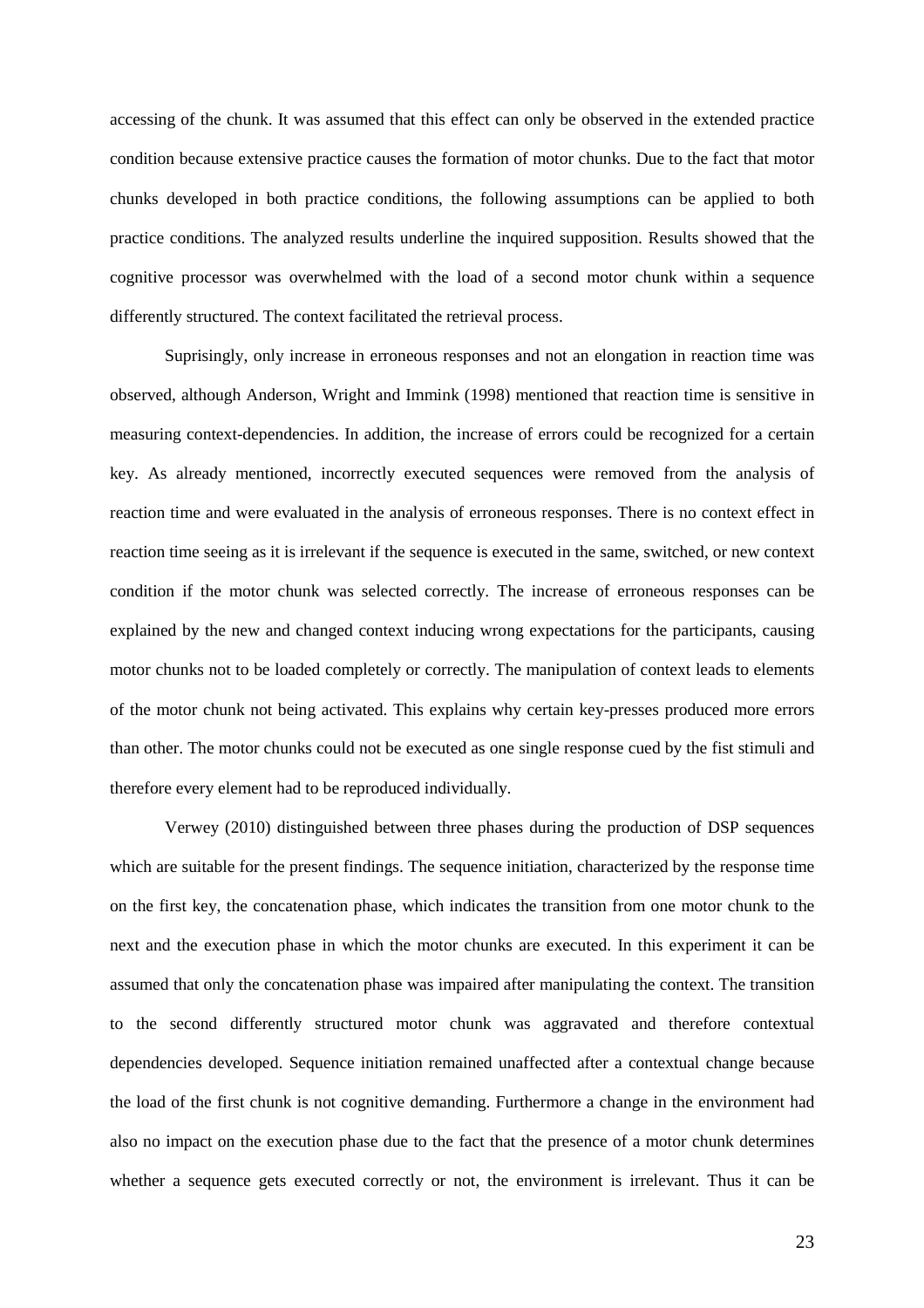supposed that the cognitive processor is affected, whereas the motor processor executes without impairments. The results match those of Magnuson, Wright and Verwey (2004) which gave evidence that after context manipulation not all elements of motor chunk were activated.

The fact that performance is enhanced when material available at training is accessible at retrieval is proven by the encoding specificity principle (Tulving & Thomson, 1973). Erroneous responses increased due to the manipulation of context. The change of color and the implementation of a new color altered the original context resulting in an impairment in loading and searching the motor buffer.

In summary, the experiment shows that practice has no effect on the modulation of context. It should be mentioned, that this conclusion should be viewed skeptically, seeing as it is not certain what caused this result. It is possible that motor chunks formed rapidly due to the minor length of the sequences. In order to judge the effect of practice more accurately a follow-up experiment would be necessary. It would not only be interesting to examine if practice has an effect on context dependencies, but also after how much practice this effect would show up. Several practice control groups would be reasonable for such an experiment. Also, the influence of task difficulty should be taken into account more specifically and combined with the influence of practice. More precisely it should be questioned how much practice for sequences of different lengths is necessary to form context dependencies.

 Secondly it can be assumed that the cognitive processor is overstrained by two different chunks forming a single sequence. Therefore the context is utilized as a support for the processor helping with the accessing and handling of motor chunks. Seeing as only a single suitable representation is read if the context is the same as the one in which it was acquired it can be concluded that the retrieval of a representation is context dependent.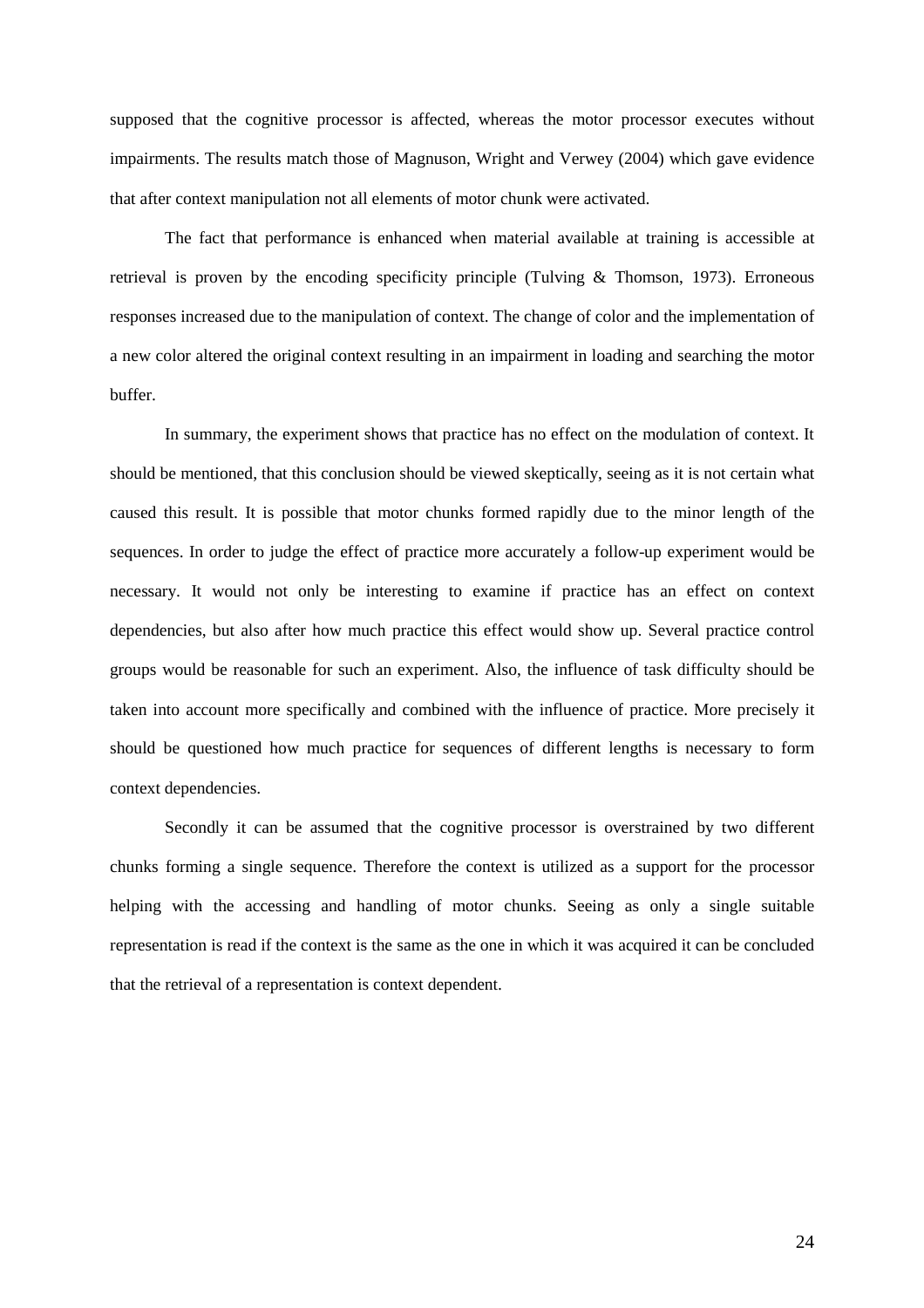# **References**

- Abrahamse, E. L., & Verwey, W. B. (2008). Context dependent learning in the serial RT task. *Psychological Research, 72,* 397-404.
- Anderson, T., Wright, D. L., & Immink, M.A. (1998). Contextual dependencies during perceptualmotor skill performance: Influence of task difficulty. *Memory, 6,* 207-221.
- Annett, M. (1970). A classification of hand preference by association analysis. *British Journal of Psychology, 61*, 303-321.
- Davies, G. M., & Thomson, D. M. (1988). Context in Context. In G. M. Davies & D. M. Thomson (Eds.), *Memory in context, Context in memory* (pp. 335-345). New York, NY: John Wiley & Sons.
- Eich, J. E. (1980). The cue-dependent nature of state dependent retrieval. *Memory & Cognition, 8,* 157-173.
- Godden, D. R., & Baddeley, A. D. (1975). Context-Dependent Memory in Two Natural Environments: On Land and Underwater. *British Journal of Psychology, 66*, 325–331.
- Healy, A. F., Wohldmann, E. L., Parker, J. T., & Bourne, L. E., Jr. (2005). Skill training, retention, and transfer: The effects of a concurrent secondary task. *Memory & Cognition, 33,* 1457- 1470.
- Henry, F. M., & Rogers, D.E. (1960). Increased response latency for complicated movements and a "memory drum" theory of neuromotor reaction. *Research Quarterly*, *31*, 448-458.
- Hikosaka, O., Nakahara, H., Rand, M. K., Sakai, K., Lu, X. F., Nakamura, K., Miyachi, S., & Doya, K. (1999). Parallel neural networks for learning sequential procedures. *Trends in Neurosciences, 22,* 464-471.
- Magnuson, C. E., Wright, D. L., & Verwey, W. B. (2004). Changes in the incidental context impacts search but not loading of the motor buffer. *The Quarterly Journal of Experimental Psychology: Human Experimental Psychology, 57*, 935–951.
- Miller, G. A. (1956). The magical number seven plus or minus two: Some limits on our capacity for processing information. *Psychological Review, 63*, 81-97.

Ruitenberg, M. F. L., Abrahamse, E. L., De Kleine, E., & Verwey, W. B. (under revision). Context